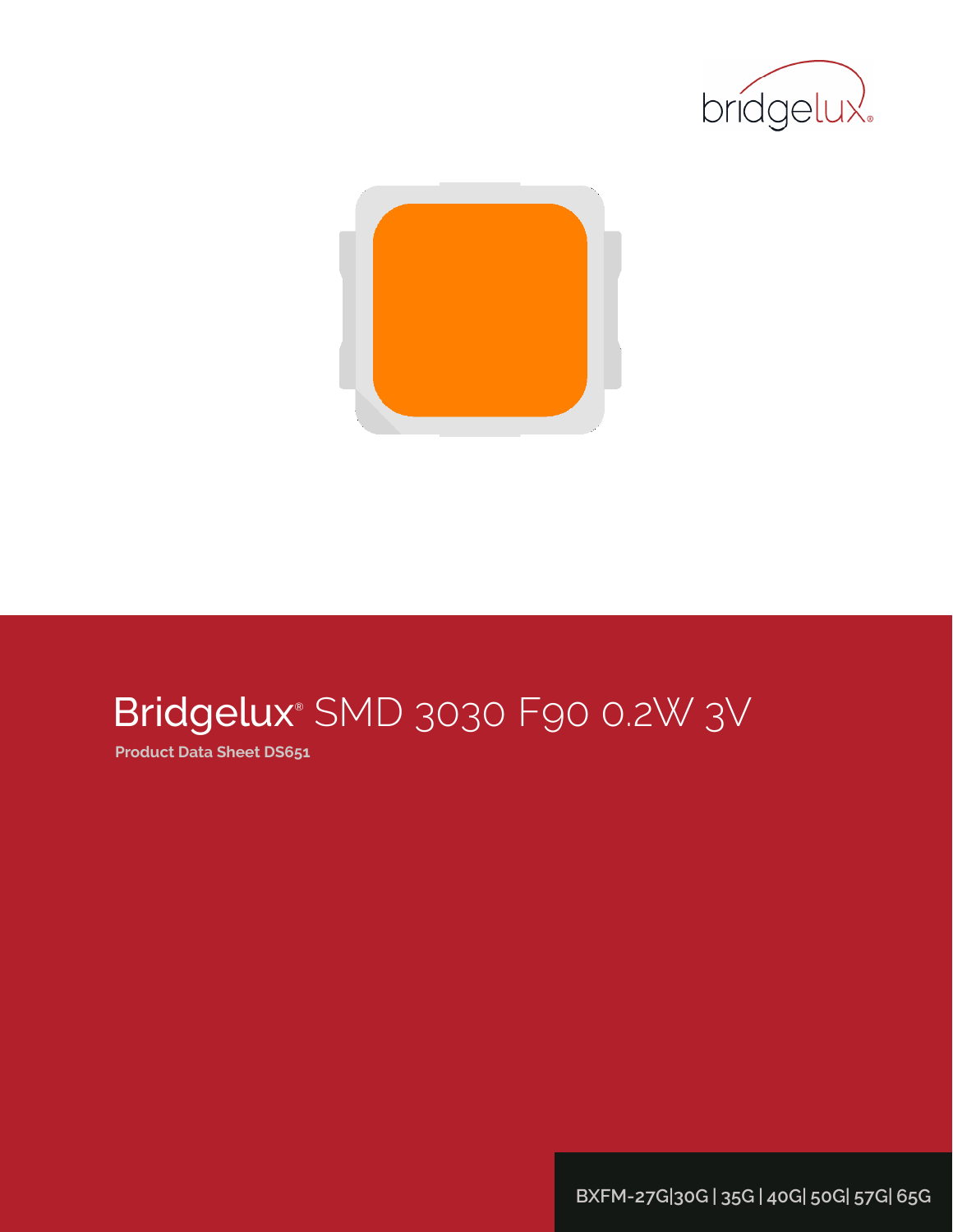# 3030 SMD 3030  $\overline{\phantom{0}}$ **JNS**



### Introduction

Bridgelux F90 Series combine unique phosphor and packaging technology to achieve today's CRI80 LED flux with a CRI of 90. It can be incorporated in virtually any luminaire (such as linear lamps, downlights, spotlights, high-bay) and can increase the vividness of strong red colors which is particularly desirable in retail applications.

#### **Features**

- Industry-standard 3030 footprint
- 5 bin color control
- Enables 3- and 6-step MacAdam ellipse custom binning kits
- RoHS compliant and lead free
- Multiple CCT configurations for a wide range of lighting applications

#### **Benefits**

- • Lower operating and manufacturing cost
- Ease of design and rapid go-to-market
- • Uniform, consistent white light
- Reliable and constant white point
- • Compliant with environmental standards
- Design flexibility

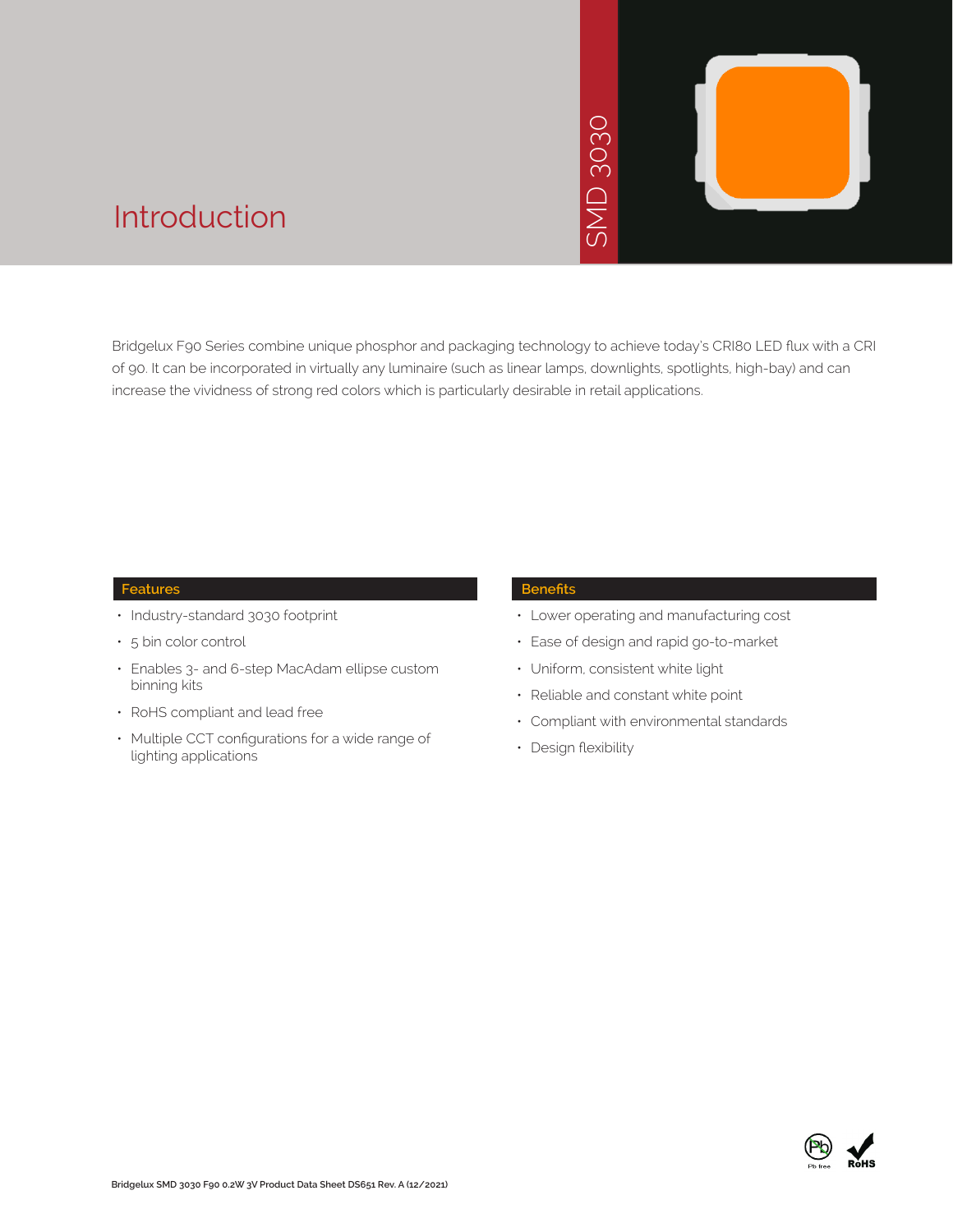### **Contents**

| Product Feature Map                         | $\overline{c}$ |
|---------------------------------------------|----------------|
| Product Nomenclature                        | $\overline{c}$ |
| <b>Product Test Conditions</b>              | $\overline{c}$ |
| <b>Product Selection Guide</b>              | 3              |
| Performance at Commonly Used Drive Currents | $\overline{4}$ |
| <b>Electrical Characteristics</b>           | 5              |
| Absolute Maximum Ratings                    | 6              |
| <b>Product Bin Definitions</b>              | 7              |
| Performance Curves                          | 10             |
| <b>Typical Radiation Pattern</b>            | 13             |
| <b>Typical Color Spectrum</b>               | 14             |
| Mechanical Dimensions                       | 15             |
| Reliability                                 | 16             |
| <b>Reflow Characteristics</b>               | 17             |
| Packaging                                   | 18             |
| Design Resources                            | 20             |
| Precautions                                 | 20             |
| <b>Disclaimers</b>                          | 20             |
| About Bridgelux                             | 21             |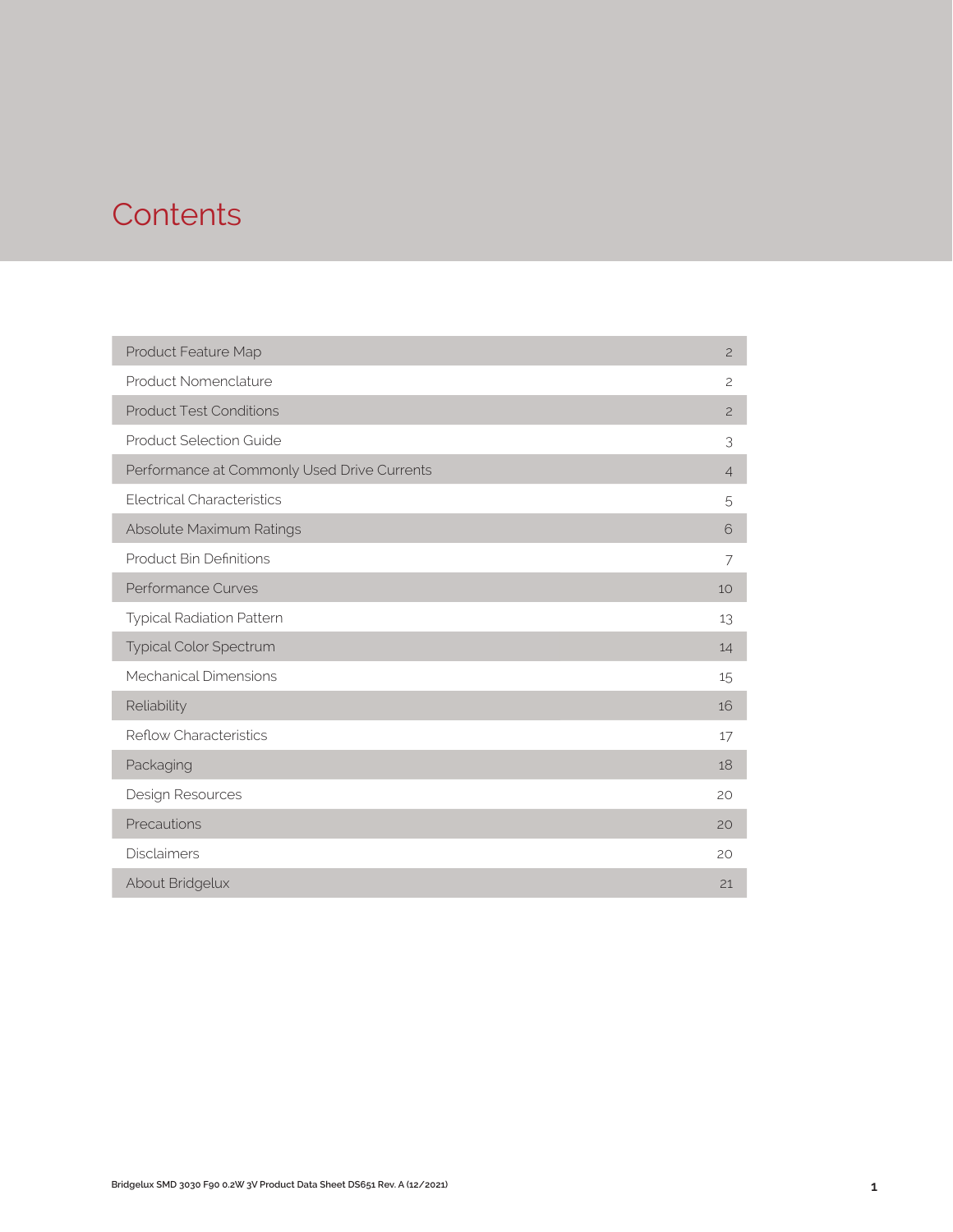### Product Feature Map

Bridgelux SMD LED products come in industry standard package sizes and follow ANSI binning standards. These LEDs are optimized for cost and performance, helping to ensure highly competitive system lumen per dollar performance while addressing the stringent efficacy and reliability standards required for modern lighting applications.



#### **Product Nomenclature**

The part number designation for Bridgelux SMD 3030 is explained as follows:



#### **Product Test Conditions**

Bridgelux SMD 3030 LEDs are tested and binned with a 10ms pulse of 65mA at T<sub>i</sub> (junction temperature)=T<sub>so</sub> (solder point temperature) =25°C. Forward voltage and luminous flux are binned at a  $\mathsf{T}_{\mathsf{j}}\mathsf{-}\mathsf{T}_{\mathsf{sp}}\mathsf{=}$ 25°C.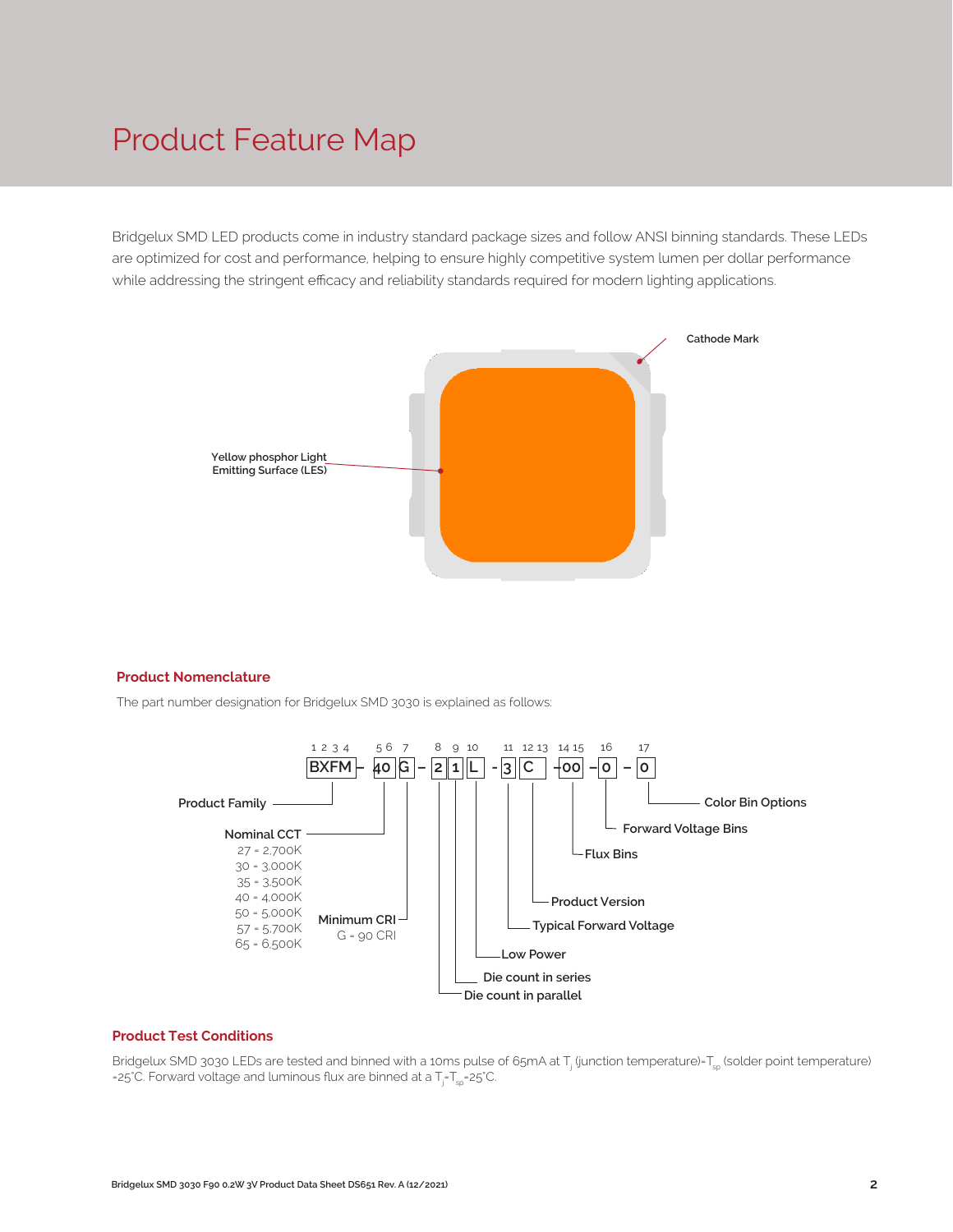### Product Selection Guide

#### The following product configurations are available: **Table 1:** Selection Guide, Pulsed Measurement Data at 65mA (T<sub>j</sub>=T<sub>sp</sub>=25°C)

| Part Number <sup>1,6</sup> | Nominal CCT <sup>2</sup><br>(K) | CRI3.5 | <b>Nominal</b><br><b>Drive Current</b> |      | Forward Voltage <sup>5</sup><br>(V) |            | <b>Typical Pulsed</b><br>Flux $(lm)^{4.5}$ | <b>Typical Power</b> | <b>Typical Efficacy</b><br>$\langle \text{Im}/\text{W} \rangle$<br>(W) |  |
|----------------------------|---------------------------------|--------|----------------------------------------|------|-------------------------------------|------------|--------------------------------------------|----------------------|------------------------------------------------------------------------|--|
|                            |                                 |        | (mA)                                   | Min  | <b>Typical</b>                      | <b>Max</b> |                                            |                      |                                                                        |  |
| BXFM-27G-21L-3C-00-0-0     | 2700                            | 89     | 65                                     | 2.60 | 2.72                                | 3.00       | 33.9                                       | O.2                  | 192                                                                    |  |
| BXFM-30G-21L-3C-00-0-0     | 3000                            | 89     | 65                                     | 2.60 | 2.72                                | 3.00       | 34.4                                       | 0.2                  | 194                                                                    |  |
| BXFM-35G-21L-3C-00-0-0     | 3500                            | 89     | 65                                     | 2.60 | 2.72                                | 3.00       | 34.7                                       | 0.2                  | 196                                                                    |  |
| BXFM-40G-21L-3C-00-0-0     | 4000                            | 88     | 65                                     | 2.60 | 2.72                                | 3.00       | 35.4                                       | O.2                  | 200                                                                    |  |
| BXFM-50G-21L-3C-00-0-0     | 5000                            | 88     | 65                                     | 2.60 | 2.72                                | 3.00       | 35.4                                       | O.2                  | 200                                                                    |  |
| BXFM-57G-21L-3C-00-0-0     | 5700                            | 88     | 65                                     | 2.60 | 2.72                                | 3.00       | 34.7                                       | O.2                  | 196                                                                    |  |
| BXFM-65G-21L-3C-00-0-0     | 6500                            | 88     | 65                                     | 2.60 | 2.72                                | 3.00       | 34.7                                       | 0.2                  | 196                                                                    |  |

#### **Table 2:** Selection Guide, Pulsed Test Performance (T<sub>sp</sub> = 85°C)<sup>7,8</sup>

| Part Number <sup>1,6</sup> | Nominal CCT <sup>2</sup><br>(K) | CRI3-5 | <b>Nominal</b><br>Drive Current |            | Forward Voltage <sup>4.5</sup><br>(V) |            | <b>Typical Pulsed</b><br>Flux (lm) <sup>5</sup> | <b>Typical Power</b><br>(W) | <b>Typical Efficacy</b><br>$\langle \text{Im}/\text{W} \rangle$ |
|----------------------------|---------------------------------|--------|---------------------------------|------------|---------------------------------------|------------|-------------------------------------------------|-----------------------------|-----------------------------------------------------------------|
|                            |                                 |        | (mA)                            | <b>Min</b> | <b>Typical</b>                        | <b>Max</b> |                                                 |                             |                                                                 |
| BXFM-27G-21L-3C-00-0-0     | 2700                            | 90     | 65                              | 2.54       | 2.66                                  | 2.94       | 30.6                                            | 0.2                         | 177                                                             |
| BXFM-30G-21L-3C-00-0-0     | 3000                            | 90     | 65                              | 2.54       | 2.66                                  | 2.94       | 31.0                                            | O.2                         | 180                                                             |
| BXFM-35G-21L-3C-00-0-0     | 3500                            | 90     | 65                              | 2.54       | 2.66                                  | 2.94       | 31.3                                            | O.2                         | 181                                                             |
| BXFM-40G-21L-3C-00-0-0     | 4000                            | 90     | 65                              | 2.54       | 2.66                                  | 2.94       | 31.9                                            | O.2                         | 185                                                             |
| BXFM-50G-21L-3C-00-0-0     | 5000                            | 90     | 65                              | 2.54       | 2.66                                  | 2.94       | 31.9                                            | O.2                         | 185                                                             |
| BXFM-57G-21L-3C-00-0-0     | 5700                            | 90     | 65                              | 2.54       | 2.66                                  | 2.94       | 31.3                                            | O.2                         | 181                                                             |
| BXFM-65G-21L-3C-00-0-0     | 6500                            | 90     | 65                              | 2.54       | 2.66                                  | 2.94       | 31.3                                            | O.2                         | 181                                                             |

Notes for Tables 1 & 2:

1. The last 6 characters (including hyphens '-') refer to flux bins, forward voltage bins, and color bin options, respectively. "00-0-0" denotes the full distribution of flux, forward voltage, and 6 SDCM color.

 Example: BXFM-40G-21L-3C-00-0-0 refers to the full distribution of flux, forward voltage, and color within a 4000K 6-step ANSI standard chromaticity region with a minimum of 88 CRI and typical of 90 CRI, 2x1 die configuration, low power, 2.72V typical forward voltage.

2. Product CCT is the nominal CCT at Tsp = 60°C as defined by ANSI C78.377-2011.

3. Listed CRIs are minimum values at corresponding temperatures and include test tolerance.

4. Products tested under pulsed condition (10ms pulse width) at nominal Test current where Tj=Tsp=25°C.

5. Bridgelux maintains a ±7.5% tolerance on flux measurements, ±0.15V tolerance on forward voltage measurements, and ±2 tolerance on CRI measurements for the SMD 3030.

6. Refer to Table 5 and Table 6 for Bridgelux SMD3030 flux Binning and Forward Voltage Binning information.

7. Typical pulsed test performance values are provided as reference only and are not a guarantee of performance.

8. Typical performance is estimated based on operation under pulsed current with LED emitter mounted onto a heat sink with thermal interface material and the solder point temperature maintained at 85°C. Based on Bridgelux test setup, values may vary depending on the thermal design of the luminaire and/or the exposed environment to which the product is subjected.

9. In order to ensure the accuracy of the test by Everfine sphere the test model suggest to use conventional test preheat for 30ms integrating time for 20ms. If using pulse model, pulse width suggest to use IP 80-90%. Hot cold test must use conventional test and wavelength accuracy is required to be 1nm. The test conditions must be fixed.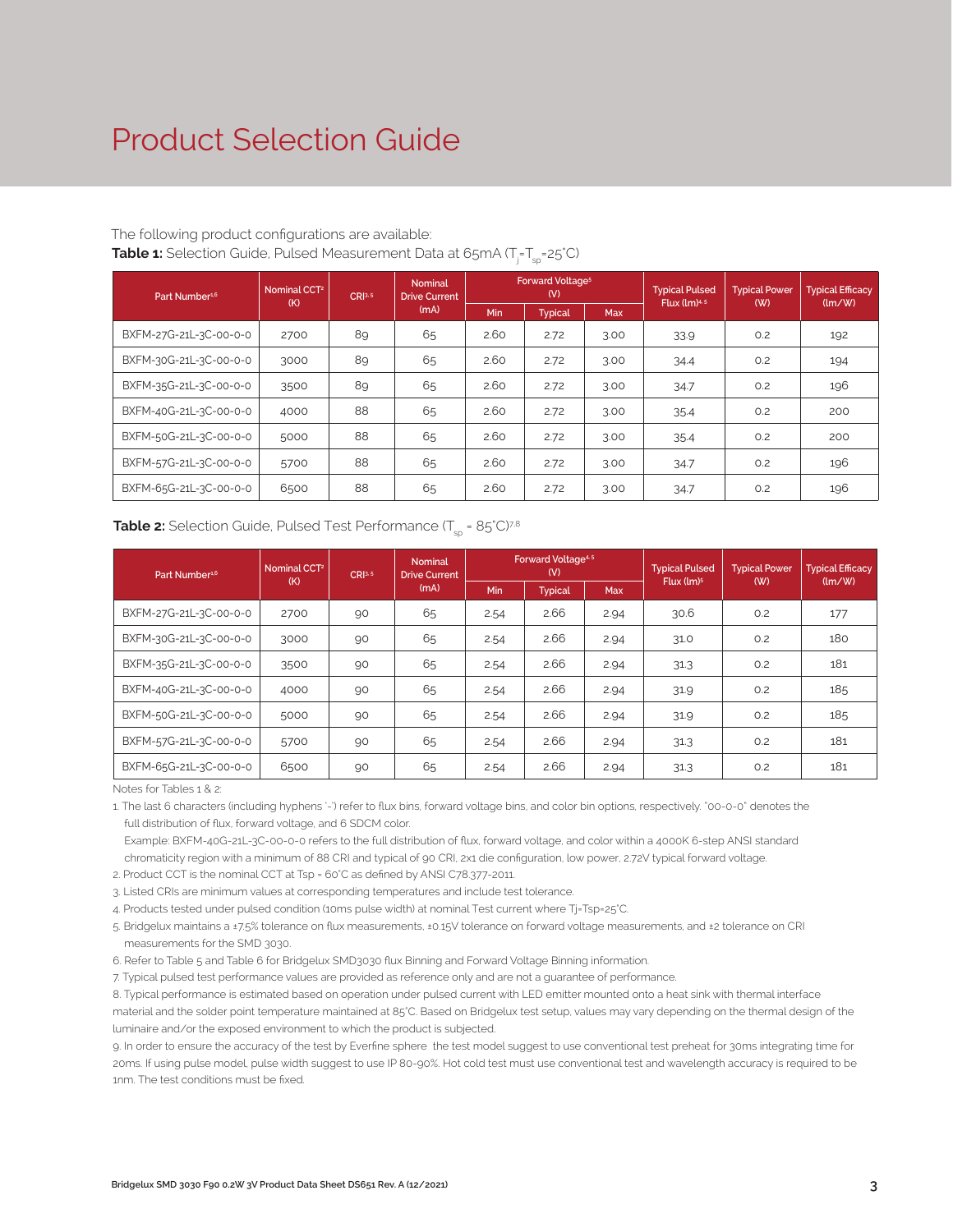SMD 3030 LEDs are tested to the specifications shown using the nominal drive currents in Table 1. SMD 3030 may also be driven at other drive currents dependent on specific application design requirements. The performance at any drive current can be derived from the current vs. voltage characteristics shown in Figure 2 and the relative luminous flux vs. current characteristics shown in Figure 3. The performance at commonly used drive currents is summarized in Table 3.

| <b>Part Number</b>     | <b>Drive</b><br>Current <sup>1</sup><br>(mA) | Typical V<br>$T_{\rm so}$ = 25°C<br>(V) | <b>Typical Power</b><br>$T_{\rm SD} = 25^{\circ}C$<br>$^{\prime}$ (W) | <b>Typical Pulsed</b><br>Flux <sup>2</sup><br>$T_{\rm sn}$ = 25 $\degree$ C<br>(lm) | <b>Typical Pulsed</b><br>Flux <sup>2</sup><br>$\overline{T_{\rm SD}}$ = 85 <sup>°</sup> C<br>(lm) | <b>Typical</b><br><b>Efficacy</b><br>$T_{sp} = 25^{\circ}C$<br>(lm/W) |
|------------------------|----------------------------------------------|-----------------------------------------|-----------------------------------------------------------------------|-------------------------------------------------------------------------------------|---------------------------------------------------------------------------------------------------|-----------------------------------------------------------------------|
|                        | 40                                           | 2.68                                    | O.1                                                                   | 21.0                                                                                | 18.9                                                                                              | 196                                                                   |
|                        | 60                                           | 2.71                                    | 0.2                                                                   | 31.3                                                                                | 28.3                                                                                              | 193                                                                   |
| BXFM-27G-21L-3C-00-0-0 | 100                                          | 2.78                                    | 0.3                                                                   | 51.6                                                                                | 46.6                                                                                              | 186                                                                   |
|                        | 120                                          | 2.82                                    | 0.3                                                                   | 61.5                                                                                | 55.5                                                                                              | 182                                                                   |
|                        | 150                                          | 2.86                                    | 0.4                                                                   | 76.1                                                                                | 68.6                                                                                              | 177                                                                   |
|                        | 40                                           | 2.68                                    | 0.1                                                                   | 21.3                                                                                | 19.2                                                                                              | 198                                                                   |
|                        | 60                                           | 2.71                                    | 0.2                                                                   | 31.8                                                                                | 28.7                                                                                              | 195                                                                   |
| BXFM-30G-21L-3C-00-0-0 | 100                                          | 2.78                                    | 0.3                                                                   | 52.3                                                                                | 47.2                                                                                              | 188                                                                   |
|                        | 120                                          | 2.82                                    | 0.3                                                                   | 62.4                                                                                | 56.3                                                                                              | 184                                                                   |
|                        | 150                                          | 2.86                                    | 0.4                                                                   | 77.2                                                                                | 69.6                                                                                              | 180                                                                   |
|                        | 40                                           | 2.68                                    | 0.1                                                                   | 21.5                                                                                | 19.4                                                                                              | 200                                                                   |
|                        | 60                                           | 2.71                                    | 0.2                                                                   | 32.0                                                                                | 28.9                                                                                              | 197                                                                   |
| BXFM-35G-21L-3C-00-0-0 | 100                                          | 2.78                                    | 0.3                                                                   | 52.8                                                                                | 47.7                                                                                              | 190                                                                   |
|                        | 120                                          | 2.82                                    | 0.3                                                                   | 62.9                                                                                | 56.8                                                                                              | 186                                                                   |
|                        | 150                                          | 2.86                                    | 0.4                                                                   | 77.8                                                                                | 70.2                                                                                              | 181                                                                   |
|                        | 40                                           | 2.68                                    | 0.1                                                                   | 21.9                                                                                | 19.7                                                                                              | 204                                                                   |
|                        | 60                                           | 2.71                                    | 0.2                                                                   | 32.7                                                                                | 29.5                                                                                              | 201                                                                   |
| BXFM-40G-21L-3C-00-0-0 | 100                                          | 2.78                                    | 0.3                                                                   | 53.8                                                                                | 48.6                                                                                              | 194                                                                   |
|                        | 120                                          | 2.82                                    | 0.3                                                                   | 64.2                                                                                | 57.9                                                                                              | 190                                                                   |
|                        | 150                                          | 2.86                                    | 0.4                                                                   | 79.4                                                                                | 71.6                                                                                              | 185                                                                   |
|                        | 40                                           | 2.68                                    | 0.1                                                                   | 21.9                                                                                | 19.7                                                                                              | 204                                                                   |
|                        | 60                                           | 2.71                                    | 0.2                                                                   | 32.7                                                                                | 29.5                                                                                              | 201                                                                   |
| BXFM-50G-21L-3C-00-0-0 | 100                                          | 2.78                                    | 0.3                                                                   | 53.8                                                                                | 48.6                                                                                              | 194                                                                   |
|                        | 120                                          | 2.82                                    | 0.3                                                                   | 64.2                                                                                | 57.9                                                                                              | 190                                                                   |
|                        | 150                                          | 2.86                                    | 0.4                                                                   | 79.4                                                                                | 71.6                                                                                              | 185                                                                   |
|                        | 40                                           | 2.68                                    | 0.1                                                                   | 21.5                                                                                | 19.4                                                                                              | 200                                                                   |
|                        | 60                                           | 2.71                                    | 0.2                                                                   | 32.0                                                                                | 28.9                                                                                              | 197                                                                   |
| BXFM-57G-21L-3C-00-0-0 | 100                                          | 2.78                                    | 0.3                                                                   | 52.8                                                                                | 47.7                                                                                              | 190                                                                   |
|                        | 120                                          | 2.82                                    | 0.3                                                                   | 62.9                                                                                | 56.8                                                                                              | 186                                                                   |
|                        | 150                                          | 2.86                                    | 0.4                                                                   | 77.8                                                                                | 70.2                                                                                              | 181                                                                   |
|                        | 40                                           | 2.68                                    | 0.1                                                                   | 21.5                                                                                | 19.4                                                                                              | 200                                                                   |
|                        | 60                                           | 2.71                                    | 0.2                                                                   | 32.0                                                                                | 28.9                                                                                              | 197                                                                   |
| BXFM-65G-21L-3C-00-0-0 | 100                                          | 2.78                                    | 0.3                                                                   | 52.8                                                                                | 47.7                                                                                              | 190                                                                   |
|                        | 120                                          | 2.82                                    | 0.3                                                                   | 62.9                                                                                | 56.8                                                                                              | 186                                                                   |
|                        | 150                                          | 2.86                                    | 0.4                                                                   | 77.8                                                                                | 70.2                                                                                              | 181                                                                   |

Notes for Table 3:

1. Alternate drive currents in Table 3 are provided for reference only and are not a guarantee of performance.

2. Bridgelux maintains a  $\pm$  7.5% tolerance on flux measurements.

3. Typical stabilized pulsed performance values are provided as reference only and are not a guarantee of performance.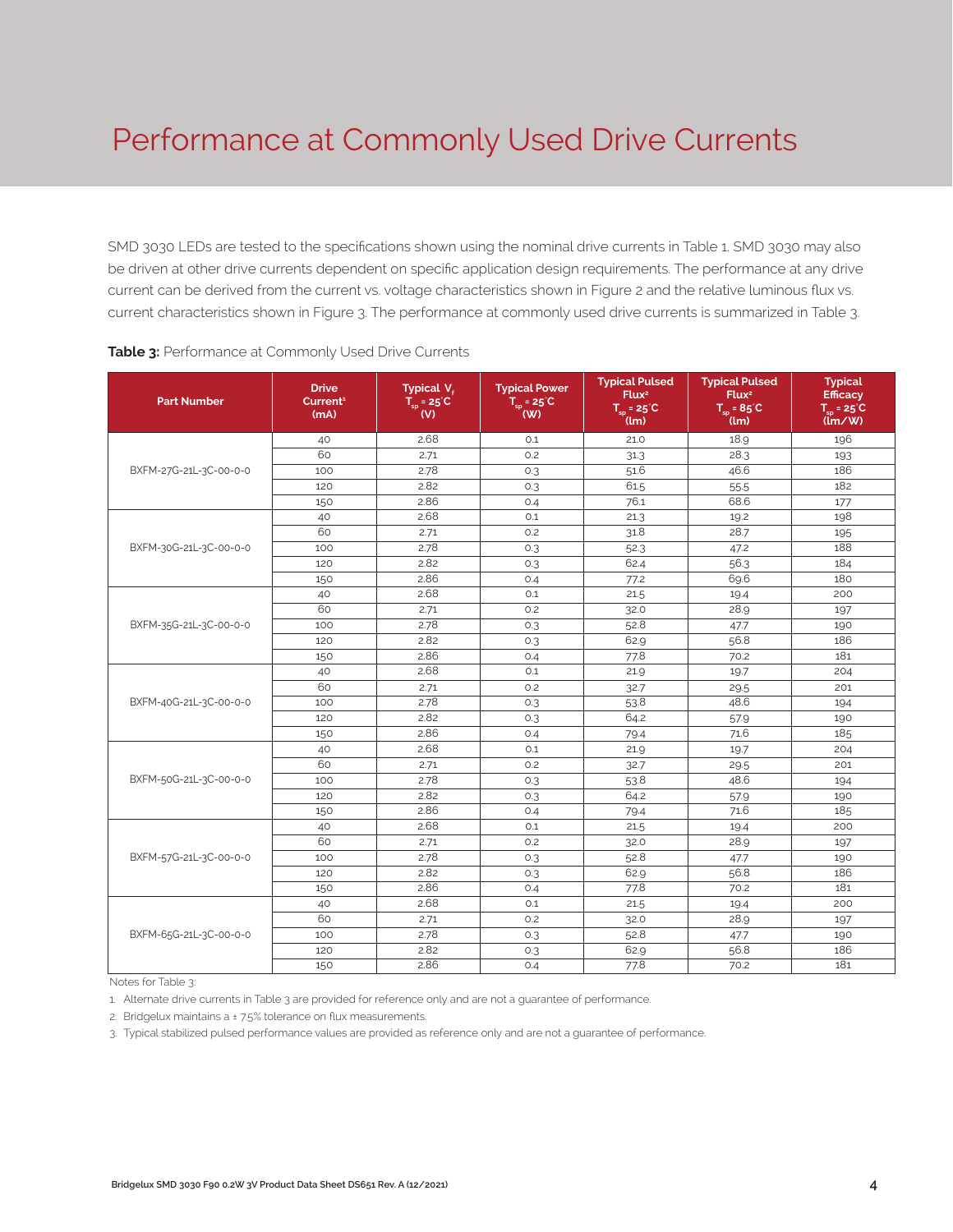### Electrical Characteristics

#### **Table 4:** Electrical Characteristics

|                          | <b>Drive Current</b>   | <b>Forward Voltage</b><br>$(V)$ 2.3 |                |                | <b>Typical</b><br><b>Temperature</b><br><b>Coefficient</b> | <b>Typical</b><br><b>Thermal</b><br><b>Resistance</b>                      |  |
|--------------------------|------------------------|-------------------------------------|----------------|----------------|------------------------------------------------------------|----------------------------------------------------------------------------|--|
| Part Number <sup>1</sup> | (mA)<br><b>Minimum</b> |                                     | <b>Typical</b> | <b>Maximum</b> | of Forward<br>Voltage<br>$\Delta V / \Delta T$<br>(mV/C)   | <b>Junction</b><br>to Solder Point <sup>4</sup><br>$R_{\text{isp}}$ (°C/W) |  |
| BXFM-XXG-21L-3C-00-0-0   | 65                     | 2.60                                | 2.72           | 3.00           | $-0.97$                                                    | 10.0                                                                       |  |

Notes for Table 4:

1. The last 6 characters (including hyphens '-') refer to flux bins, forward voltage bins, and color bin options, respectively. "00-0-0" denotes the full distribution of flux, forward voltage, and 6 SDCM color.

 Example: BXFM-40G-21L-3C-00-0-0 refers to the full distribution of flux, forward voltage, and color within a 4000K 6-step ANSI standard chromaticity region with a minimum of 88 CRI and typical of 90 CRI, 2x1 die configuration, low power, 2.72V typical forward voltage.

2. Bridgelux maintains a tolerance of ± 0.15V on forward voltage measurements. Voltage minimum and maximum values at the nominal Test current are guaranteed by 100% test.

3. Products tested under pulsed condition (10ms pulse width) at nominal Test current where Tsp = 25°C.

4. Thermal resistance value was calculated using total electrical input power; optical power was not subtracted from input power.

5. Thermal resistance is only for the LED test values.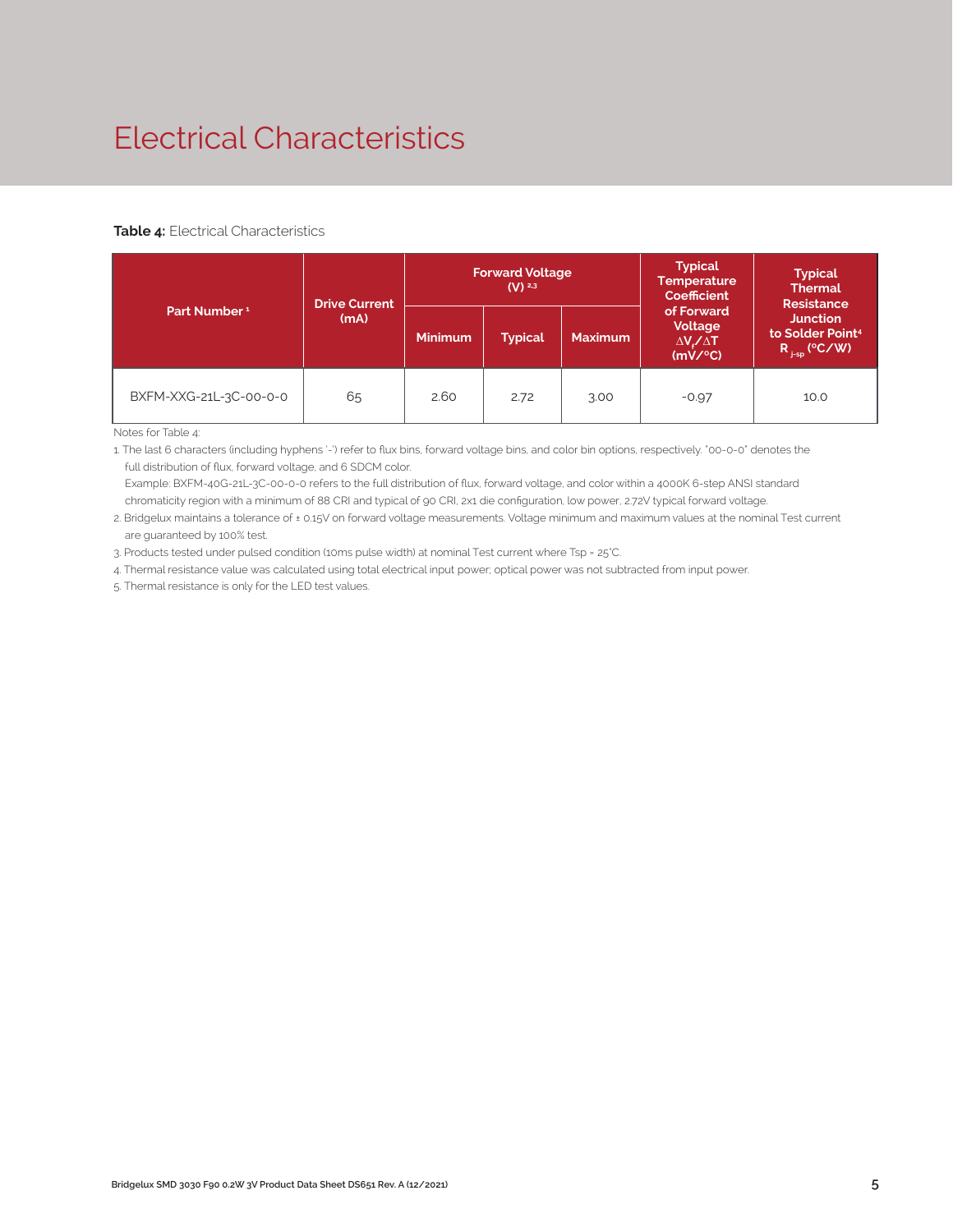## Absolute Maximum Ratings

#### **Table 5:** Maximum Ratings

| Parameter                                             | Maximum Rating                                  |  |  |  |
|-------------------------------------------------------|-------------------------------------------------|--|--|--|
| LED Junction Temperature $(T_i)$                      | $125^{\circ}$ C                                 |  |  |  |
| Storage Temperature                                   | $-40^{\circ}$ C to $+105^{\circ}$ C             |  |  |  |
| Operating Solder Point Temperature (T <sub>Sp</sub> ) | $-40^{\circ}$ C to $+105^{\circ}$ C             |  |  |  |
| <b>Soldering Temperature</b>                          | 260°C or lower for a maximum of 10 seconds      |  |  |  |
| Maximum Drive Current                                 | 240mA                                           |  |  |  |
| Maximum Peak Pulsed Forward Current <sup>1</sup>      | 360 <sub>m</sub> A                              |  |  |  |
| Maximum Reverse Voltage <sup>2</sup>                  |                                                 |  |  |  |
| Moisture Sensitivity Rating <sup>3</sup>              | MSL <sub>4</sub>                                |  |  |  |
| Electrostatic Discharge                               | 2kV HBM, JEDEC-JS-001-HBM and JEDEC-JS-001-2012 |  |  |  |

Notes for Table 5:

1. Bridgelux recommends a maximum duty cycle of 10% and pulse width of 10 ms when operating LED SMD at maximum peak pulsed current specified. Maximum peak pulsed current indicate values where LED SMD can be driven without catastrophic failures.

2. Light emitting diodes are not designed to be driven in reverse voltage and will not produce light under this condition. no rating is provided

3. The product is sensitive to moisture. It is not recommended for use in outdoor application or damp environment .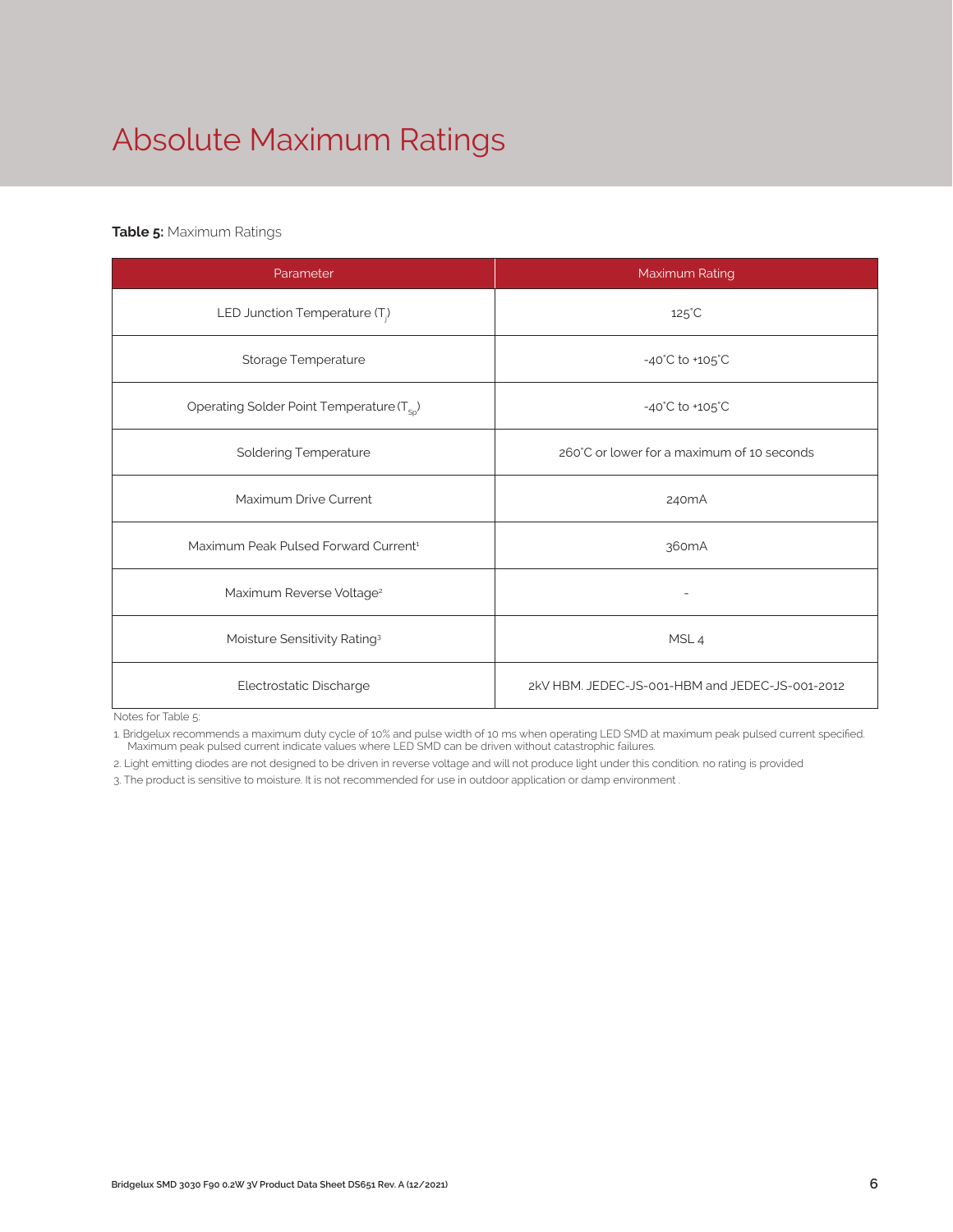### Product Bin Definitions

Table 6 lists the standard photometric luminous flux bins for Bridgelux SMD 3030 LEDs. Although several bins are listed, product availability in a particular bin varies by production run and by product performance. Not all bins are available in all CCTs.

#### **Table 6:** Luminous flux Bin Definitions at 65mA, T<sub>sp</sub>=25°C

| <b>Bin Code</b> | <b>Minimum</b> | <b>Maximum</b> | <b>Unit</b> | <b>Condition</b> |
|-----------------|----------------|----------------|-------------|------------------|
|                 | 30             | 32             |             |                  |
|                 | 32             | 34             |             |                  |
| 1G              | 34             | 36             | lm          | $I_F = 65mA$     |
| ıΗ              | 36             | 38             |             |                  |

Note for Table 6:

1. Bridgelux maintains a tolerance of ± 7.5% on flux measurements.

#### **Table 7:** Forward Voltage Bin Definition at 65mA, T<sub>sp</sub>=25°C

| <b>Bin Code</b> | <b>Minimum</b> | <b>Maximum</b> | <b>Unit</b> | <b>Condition</b> |  |
|-----------------|----------------|----------------|-------------|------------------|--|
|                 | 2.6            | 2.7            |             |                  |  |
|                 | 2.7            | 2.8            |             |                  |  |
| ⌒               | 2.8            | 2.9            |             | $I_F = 65mA$     |  |
| В               | 2.9            | 3.0            |             |                  |  |

Note for Table 7:

1. Bridgelux maintains a tolerance of ± 0.15V on forward voltage measurements.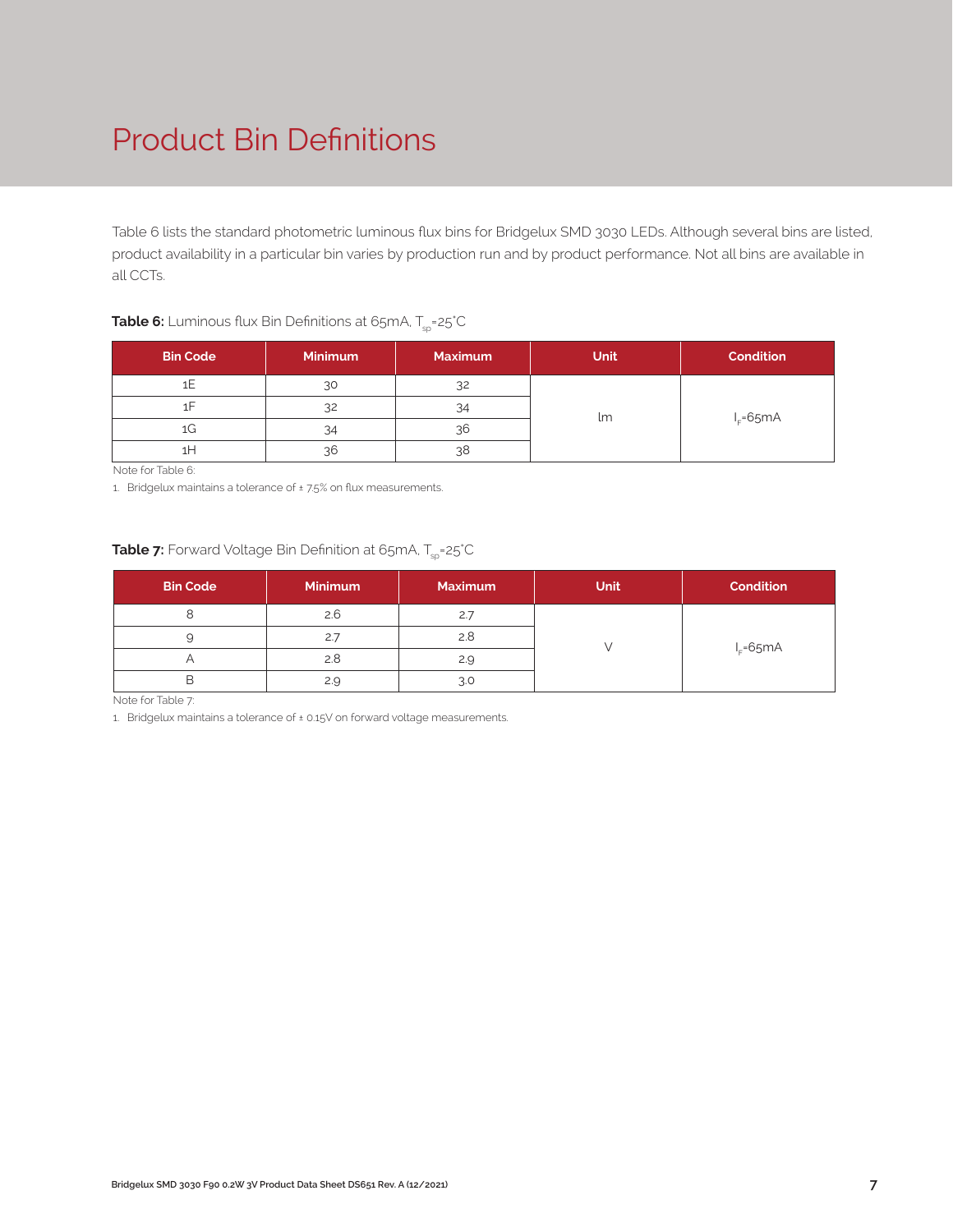### Product Bin Definitions

| <b>CCT</b> |                    | <b>Center Point</b> |        |                   | <b>Minor Axis</b> | <b>Ellipse</b>        | <b>Color Bin</b> |
|------------|--------------------|---------------------|--------|-------------------|-------------------|-----------------------|------------------|
|            | <b>Color Space</b> | $\mathsf{x}$        | Y      | <b>Major Axis</b> |                   | <b>Rotation Angle</b> |                  |
|            | 3 SDCM             | 0.4578              | 0.4101 | 0.0081            | 0.0042            | 53.70                 | $\mathbf{1}$     |
| 2700K      | 6 SDCM             | 0.4578              | 0.4101 | 0.0162            | 0.0084            | 53.70                 | 1/A/B/C/D        |
|            | 3 SDCM             | 0.4338              | 0.4030 | 0.00834           | 0.00408           | 53.22                 | $\mathbf{1}$     |
| 3000K      | 6 SDCM             | 0.4338              | 0.4030 | 0.01668           | 0.00816           | 53.22                 | 1/A/B/C/D        |
|            | 3 SDCM             | 0.4073              | 0.3917 | 0.00927           | 0.00414           | 54.00                 | $\mathbf{1}$     |
| 3500K      | 6 SDCM             | 0.4073              | 0.3917 | 0.01854           | 0.00828           | 54.00                 | 1/A/B/C/D        |
|            | 3 SDCM             | 0.3818              | 0.3797 | 0.00939           | 0.00402           | 53.72                 | $\mathbf{1}$     |
| 4000K      | 6 SDCM             | 0.3818              | 0.3797 | 0.01878           | 0.00804           | 53.72                 | 1/A/B/C/D        |
|            | 3 SDCM             | 0.3447              | 0.3553 | 0.00822           | 0.00354           | 59.62                 | $\mathbf{1}$     |
| 5000K      | 6 SDCM             | 0.3447              | 0.3553 | 0.01644           | 0.00708           | 59.62                 | 1/A/B/C/D        |
|            | 3 SDCM             | 0.3287              | 0.3417 | 0.00746           | 0.00320           | 59.09                 | $\mathbf{1}$     |
| 5700K      | 6 SDCM             | 0.3287              | 0.3417 | 0.01492           | 0.00640           | 59.09                 | 1/A/B/C/D        |
|            | 3 SDCM             | 0.3123              | 0.3282 | 0.00669           | 0.00285           | 58.57                 | $\mathbf{1}$     |
| 6500K      | 6 SDCM             | 0.3123              | 0.3282 | 0.01338           | 0.0057            | 58.57                 | 1/A/B/C/D        |

**Table 8:** 3- and 6-step MacAdam Ellipse Color Bin Definitions

Notes for Table 8:

1. Color binning at  $T_{sp}$ =60°C unless otherwise specified

2. Bridgelux maintains a tolerance of ± 0.007 on x and y color coordinates in the CIE 1931 color space.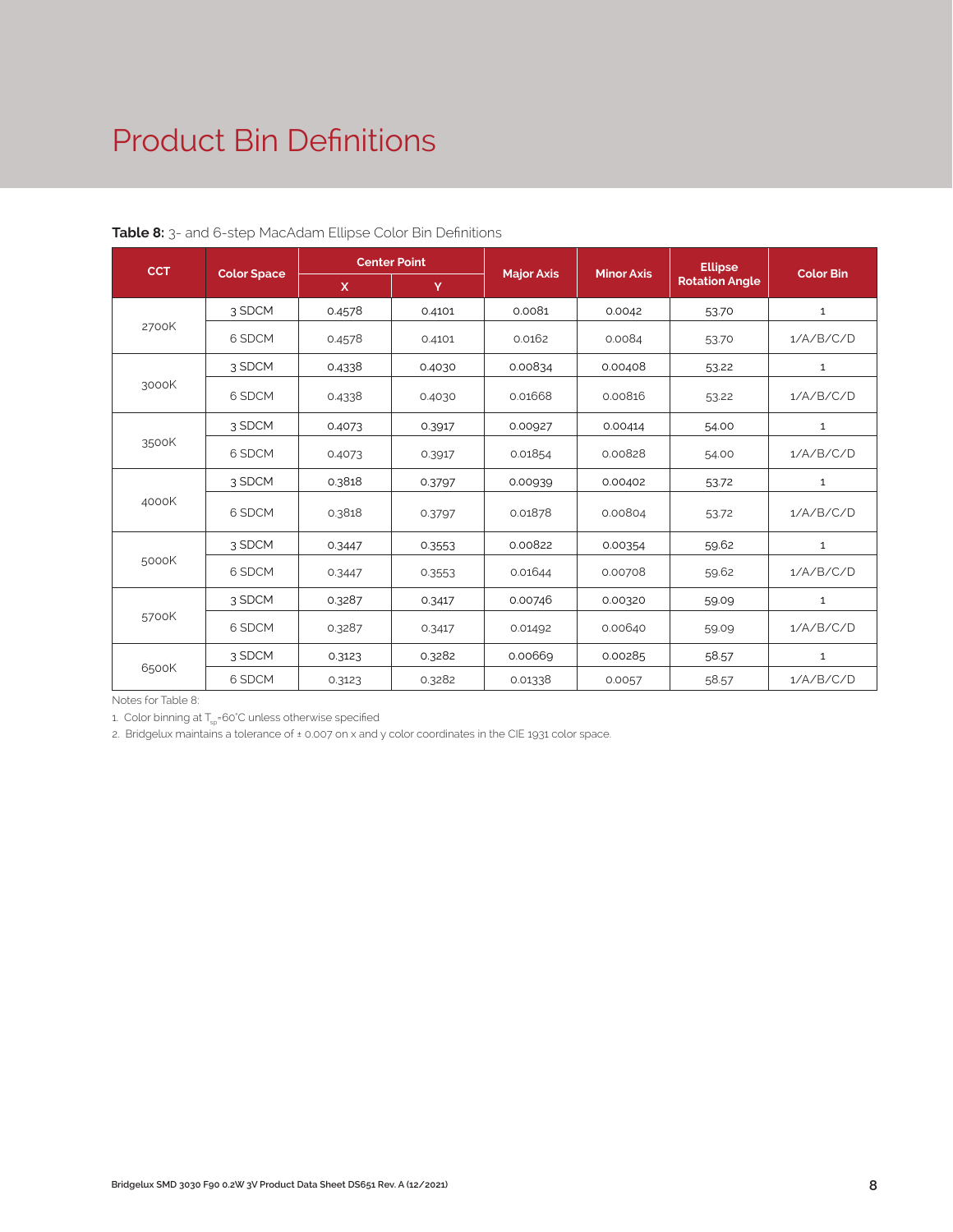### Product Bin Definitions





#### Figure 1: C.I.E. 1931 Chromaticity Diagram (5 Color Bin Structure, Hot-color Targeted at T<sub>er</sub>=60°C)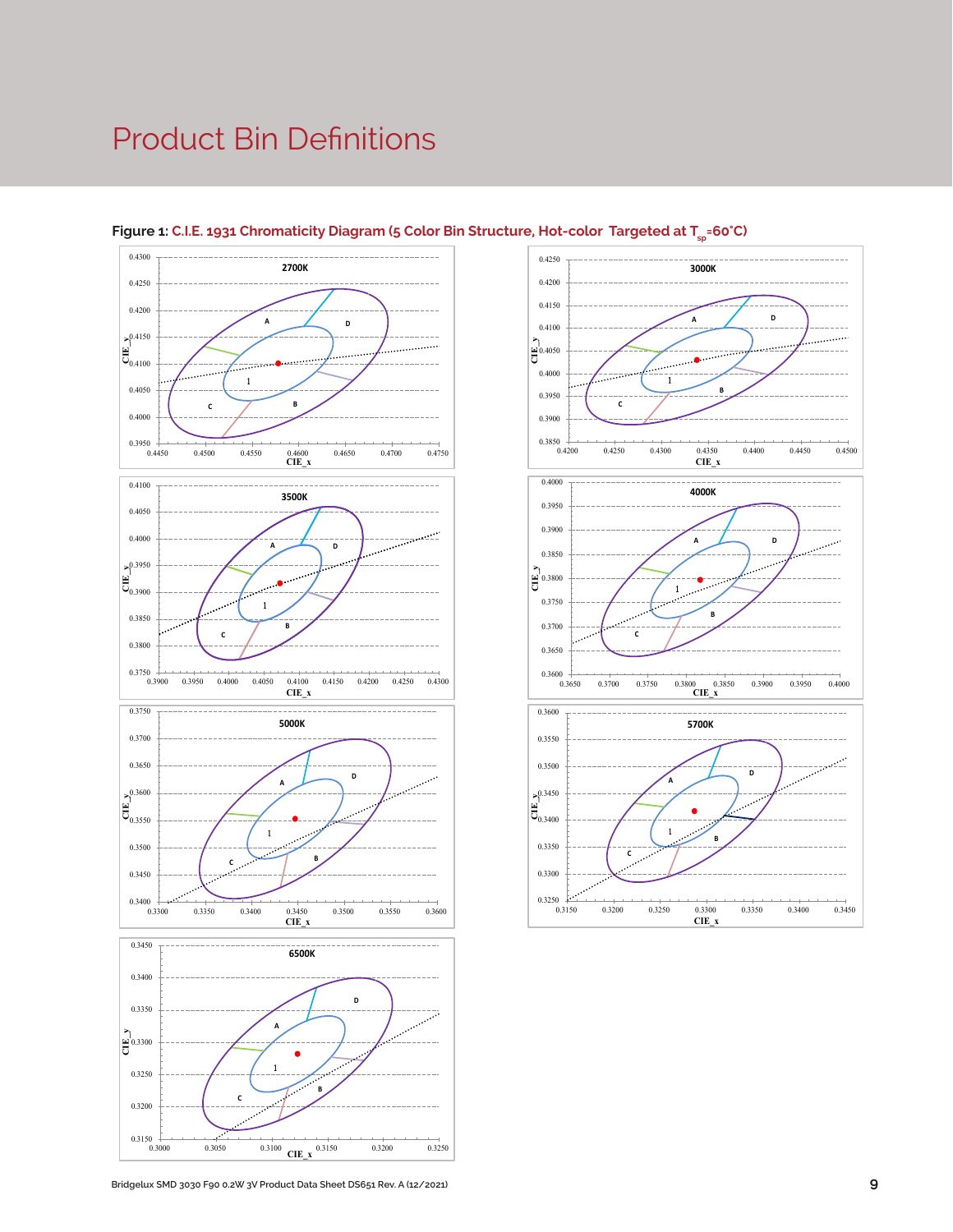### Performance Curves

#### Figure 2: Test Current vs. Voltage (T<sub>sp</sub>=25°C)



**Figure 3: Typical Relative Luminous Flux vs. Test Current**<sup>1</sup>  **(Tsp=25°C)**



Note for Figure 3:

1. Pulse width modulation (PWM) is recommended for dimming effects.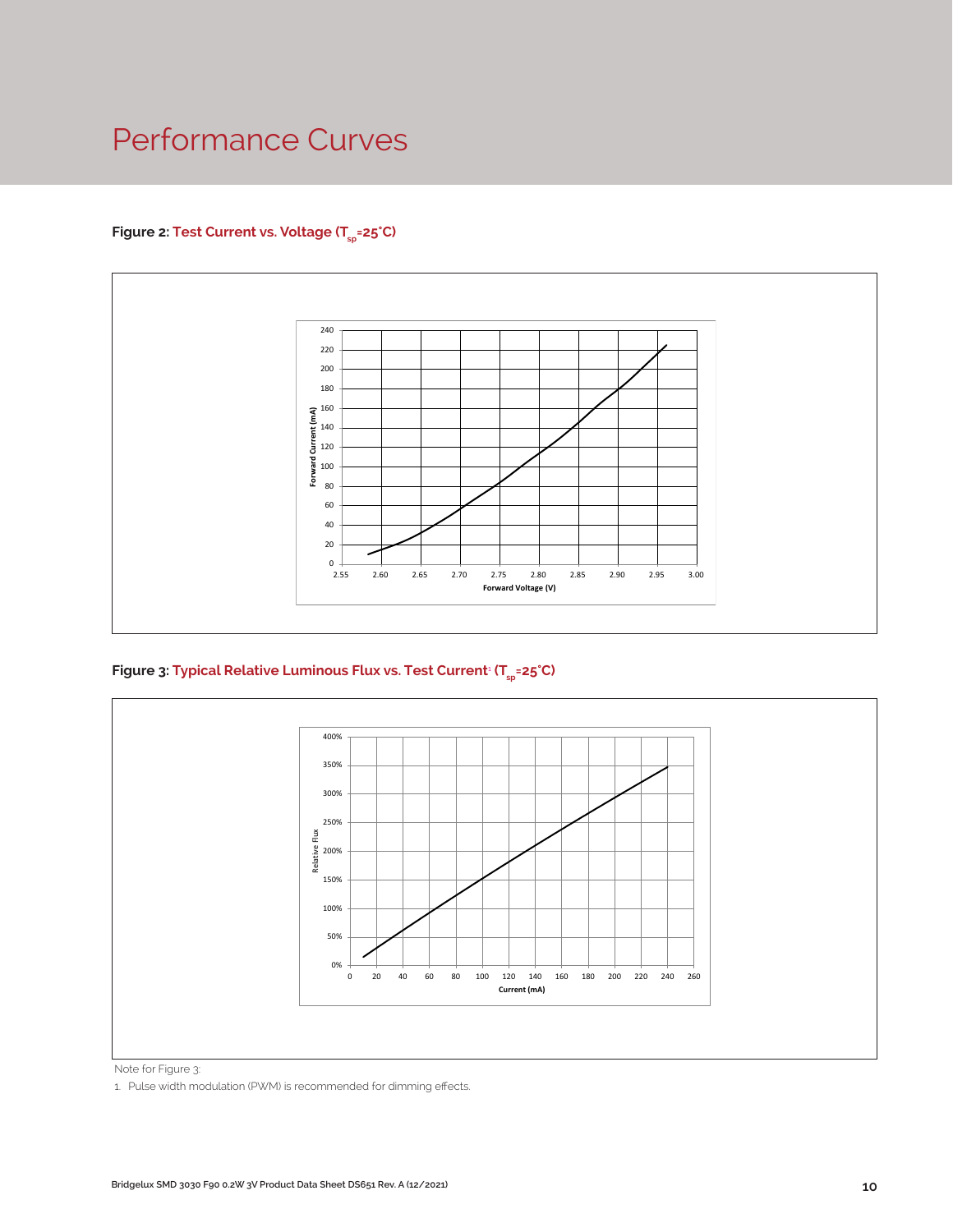### Performance Curves



#### **Figure 4: Typical Relative Flux vs. Solder Point Temperature**

**Figure 5: Typical ccx Shift vs. Solder Point Temperature**



Notes for Figures 4 & 5:

1. Characteristics shown for warm white based on 3000K and 90 CRI.

2. Characteristics shown for neutral white based on 4000K and 90 CRI.

3. Characteristics shown for cool white based on 5000K and 90 CRI.

4. For other color SKUs, the shift in color will vary. Please contact your Bridgelux Sales Representative for more information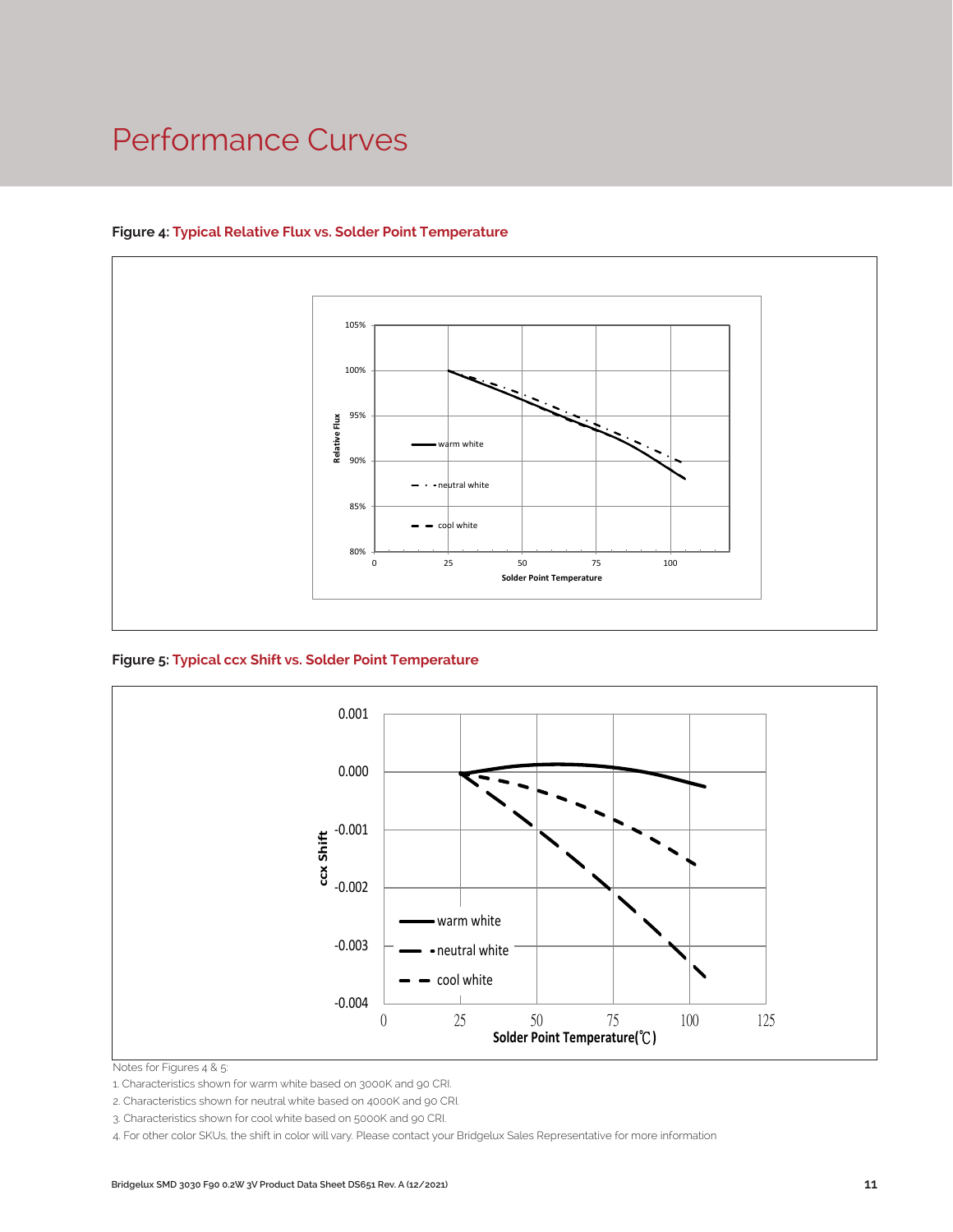### Performance Curves



#### **Figure 6: Typical ccy Shift vs. Solder Point Temperature**

Notes for Figure 6:

1. Characteristics shown for warm white based on 3000K and 90 CRI.

2. Characteristics shown for neutral white based on 4000K and 90 CRI.

3. Characteristics shown for cool white based on 5000K and 90 CRI.

4. For other color SKUs, the shift in color will vary. Please contact your Bridgelux Sales Representative for more information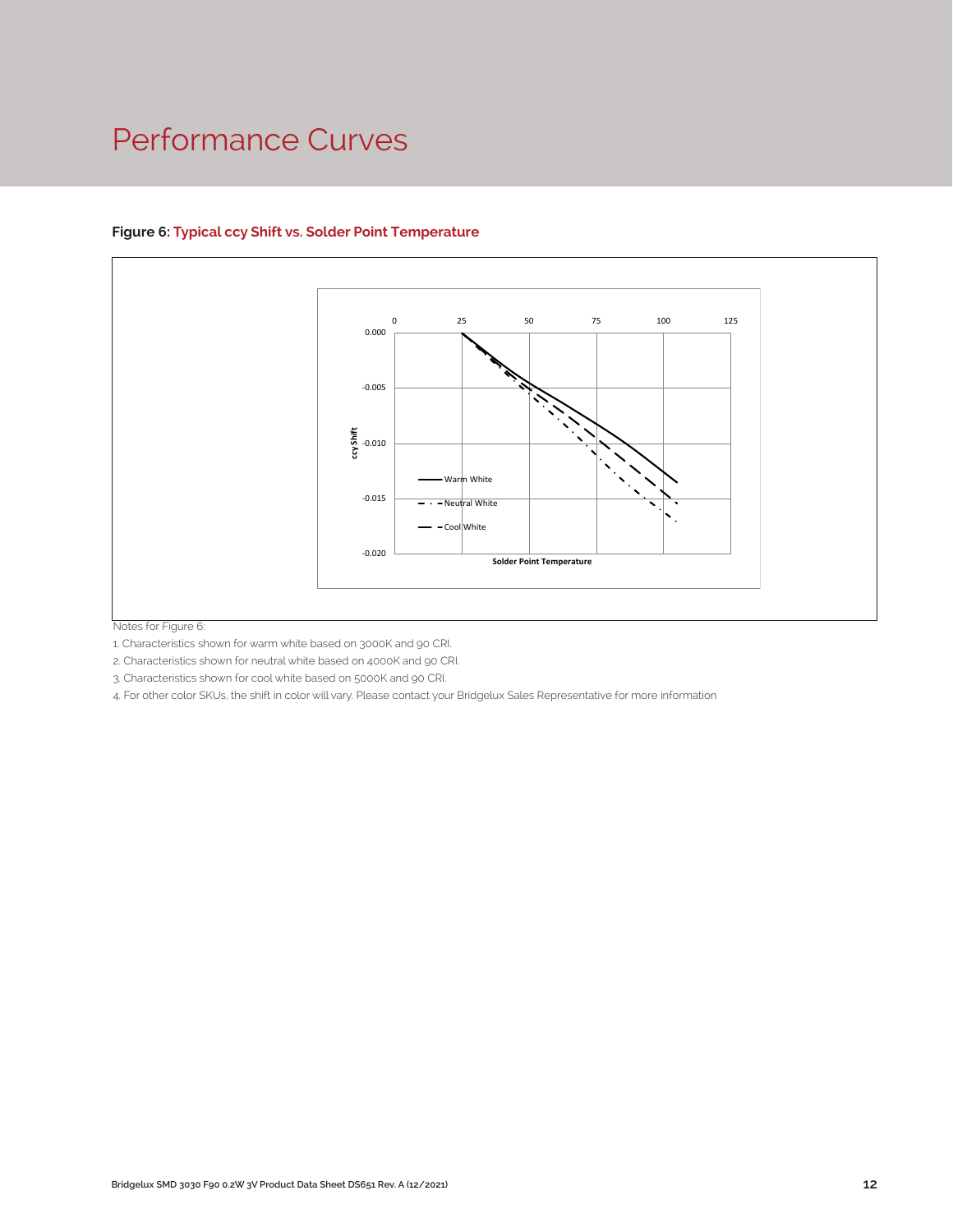### Typical Radiation Pattern



#### Figure 7: Typical Spatial Radiation Pattern at 65mA, T<sub>sp</sub>=25°C

Notes for Figure 7:

1. Typical viewing angle is 120°. .

2. The viewing angle is defined as the off axis angle from the centerline where luminous intensity (Iv) is 1/2 of the peak value.

#### Figure 8: Typical Polar Radiation Pattern at 65mA, T<sub>sp</sub>=25°C

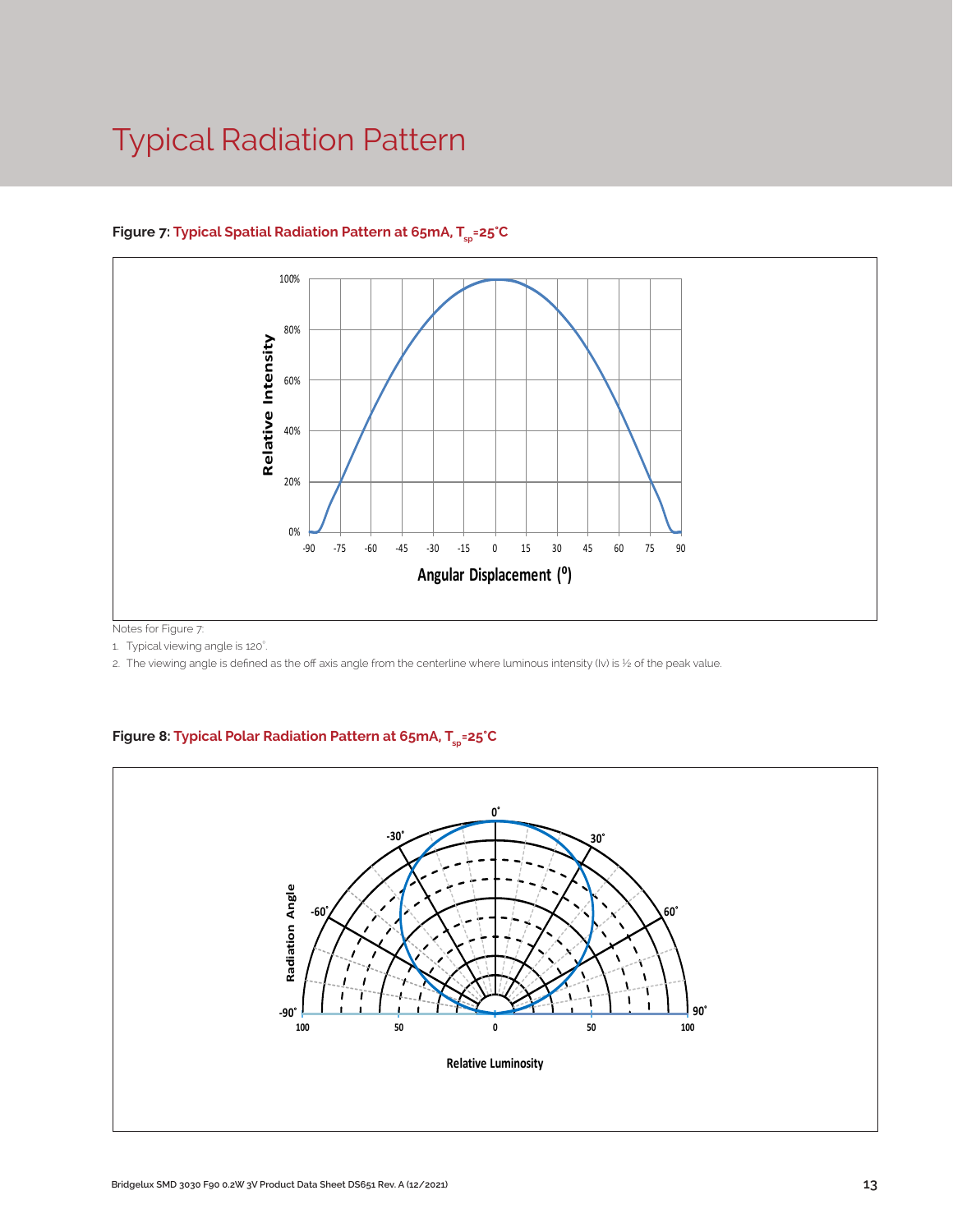## Typical Color Spectrum

#### **Figure 9: Typical Color Spectrum**



Notes for Figure 9:

1. Color spectra measured at nominal current for Tsp = 25°C

2. Color spectra shown for 90 CRI products.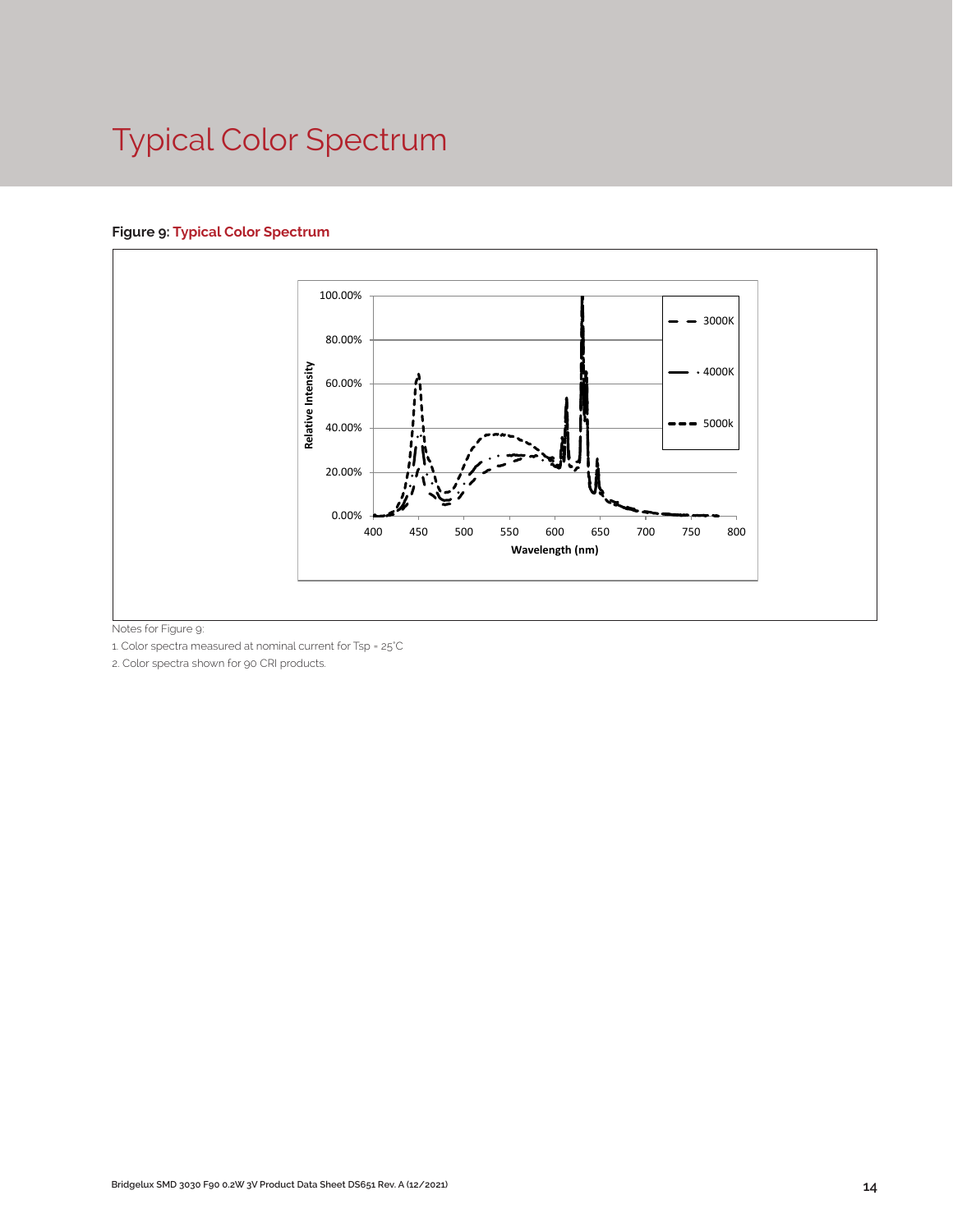### Mechanical Dimensions

#### **Figure 10: Drawing for SMD 3030**



Notes for Figure 10:

- 1. Drawings are not to scale.
- 2. Drawing dimensions are in millimeters.
- 3. Unless otherwise specified, tolerances are ± 0.10mm.

#### **Recommended PCB Soldering Pad Pattern**

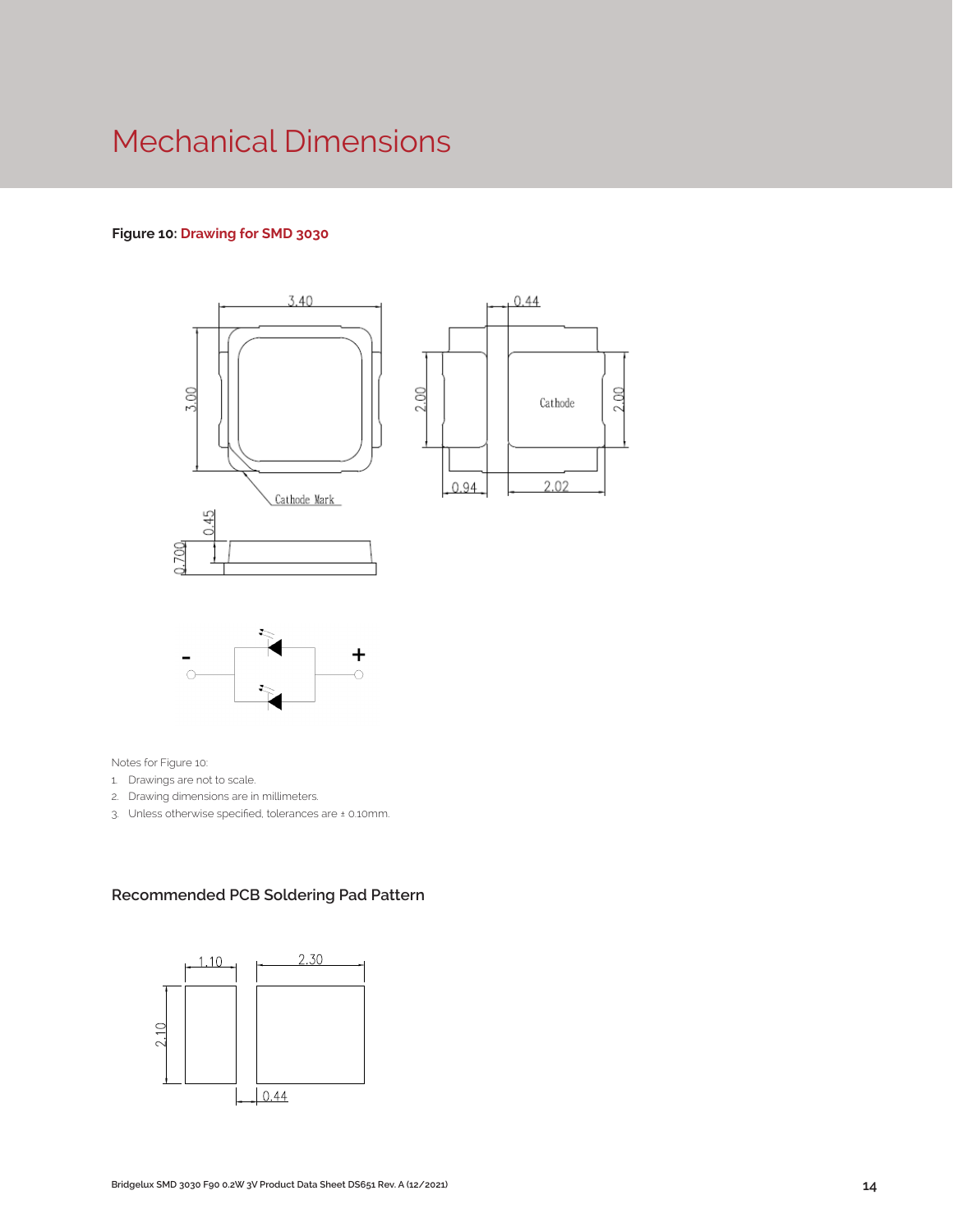# Reliability

#### **Table 9: Reliability Test Items and Conditions**

| No.            | <b>Items</b>                        | <b>Reference</b><br><b>Standard</b> | <b>Test Conditions</b>                                                                                 | <b>Test</b><br><b>Current</b> | <b>Test Duration</b> | <b>Units</b><br><b>Failed/Tested</b> |
|----------------|-------------------------------------|-------------------------------------|--------------------------------------------------------------------------------------------------------|-------------------------------|----------------------|--------------------------------------|
| $\mathbf{1}$   | Moisture/Reflow Sensitivity         | J-STD-020E                          | $T_{\text{sld}}$ = 260°C, 10sec,<br>Precondition: 60°C, 60%RH, 168hr                                   |                               | 3 reflows            | 0/22                                 |
| $\overline{c}$ | Low Temperature Storage             | JESD22-A119                         | $T_a = -40^{\circ}C$                                                                                   | $\sim$                        | 1000 hours           | 0/22                                 |
| 3              | High Temperature Storage            | JESD22-A103D                        | $T_a = 105^{\circ}C$                                                                                   |                               | 1000 hours           | 0/22                                 |
| $\overline{4}$ | Low Temperature Operating Life      | JESD22-A108D                        | $T_s = -40^{\circ}C$                                                                                   | 65 <sub>m</sub> A             | 1000 hours           | 0/22                                 |
| 5              | Temperature Humidity Operating Life | JESD22-A101C                        | $T_{\rm SD} = 85^{\circ}$ C, RH=85%                                                                    | 65 <sub>m</sub> A             | 1000 hours           | 0/22                                 |
| 6              | High Temperature Operating Life     | JESD22-A108D                        | $T_{\rm SD} = 85^{\circ}C$                                                                             | 240 <sub>m</sub> A            | 1000 hours           | 0/22                                 |
| $\overline{7}$ | Power switching                     | IEC62717:2014                       | $T_{\rm so} = 85^{\circ}C$<br>30 sec on, 30 sec off                                                    | 240 <sub>m</sub> A            | 30000 cycles         | 0/22                                 |
| 8              | <b>Thermal Shock</b>                | JESD22-A106B                        | $T_a = -40^{\circ}C \sim 105^{\circ}C$ ;<br>Dwell: 15min; Transfer: 10sec                              |                               | 200 cycles           | 0/22                                 |
| 9              | Temperature Cycle                   | JESD22-A104E                        | $T_a = -40^{\circ}C - 100^{\circ}C$ ;<br>Dwell at extreme temperature: 15min;<br>Ramp rate < 105°C/min |                               | 200 cycles           | 0/22                                 |
| 10             | Electrostatic Discharge             | JS-001-2012                         | HBM, $2KV$ , $1.5k\Omega$ , 100pF,<br>Alternately positive or negative                                 | $\overline{\phantom{a}}$      | ÷,                   | 0/22                                 |

#### **Passing Criteria**

| <b>Item</b>                     | <b>Symbol</b> | <b>Test Condition</b> | <b>Passing Criteria</b> |
|---------------------------------|---------------|-----------------------|-------------------------|
| Forward Voltage                 |               | 65 <sub>m</sub> A     | ΔVf<10%                 |
| Luminous Flux<br>۲v             |               | 65 <sub>m</sub> A     | ΔFν<30%                 |
| <b>Chromaticity Coordinates</b> | (x, y)        | 65 <sub>m</sub> A     | Δu'v'<0.007             |

Notes for Table 9:

1. Measurements are performed after allowing the LEDs to return to room temperature

2.  $T_{\text{std}}$ : reflow soldering temperature;  $T_{\text{ad}}$ : ambient temperature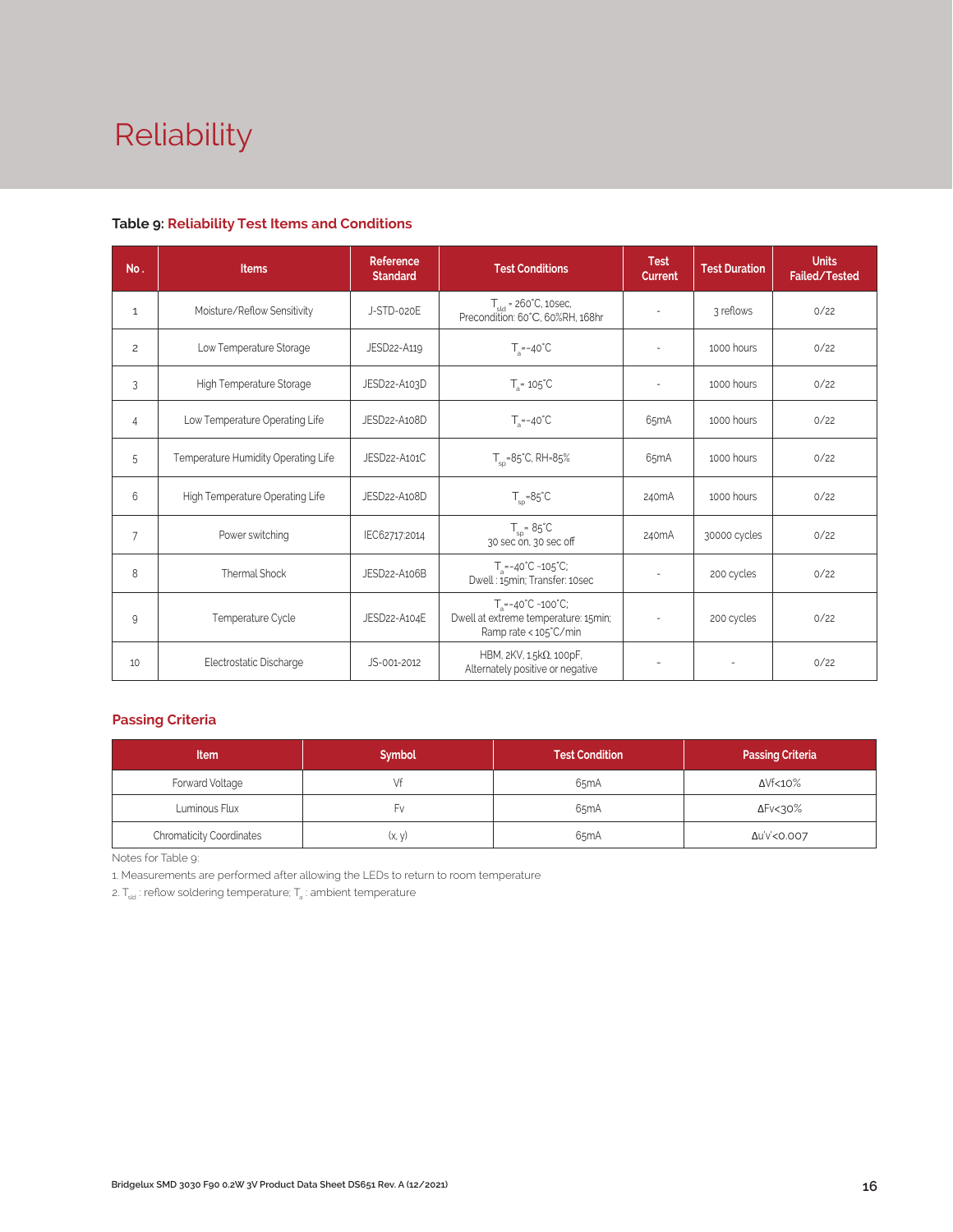### Reflow Characteristics

#### **Figure 11 : Reflow Profile**



| <b>Profile Feature</b>                                                 | <b>Lead Free Assembly</b> |
|------------------------------------------------------------------------|---------------------------|
| Temperature Min. (Ts_min)                                              | $160^{\circ}$ C           |
| Temperature Max. (Ts_max)                                              | $205^{\circ}$ C           |
| Time (ts) from Ts_min to Ts_max                                        | 60-150 seconds            |
| Ramp-Up Rate (TL to Tp)                                                | 3 °C/second               |
| Liquidus Temperature (TL)                                              | 220 °C                    |
| Time (TL) Maintained Above TL                                          | 60-150 seconds            |
| Peak Temp(Tp)                                                          | 260 °C max.               |
| Time (Tp) Within 5 °C of the Specified Classification Temperature (Tc) | 25 seconds max.           |
| Ramp-Down Rate (Tp to TL)                                              | 5 °C/second max.          |
| Time 25 °C to Peak Temperature                                         | 10 minutes max.           |

#### **Figure 12 : Pick and Place**



Note for Figure 12:

1. When using a pick and place machine, choose a nozzle that has a larger diameter than the LED's emitting surface. Using a Pick-and-Place nozzle with a smaller diameter than the size of the LEDs emitting surface will cause damage and may also cause the LED to not illuminate.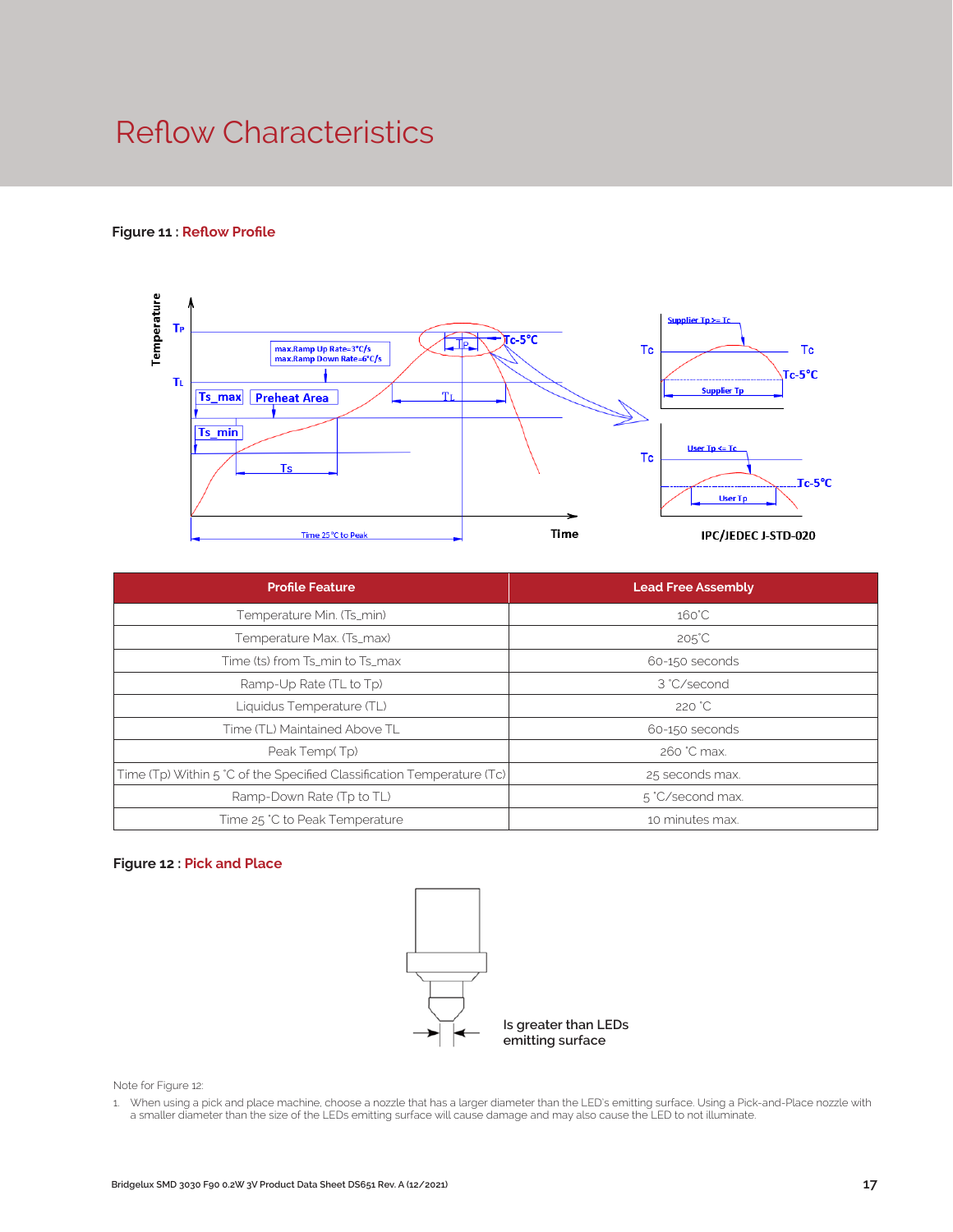

#### **Figure 13: Emitter Reel Drawings**



Note for Figure 13:

1. Drawings are not to scale. Drawing dimensions are in millimeters.

#### **Figure 14: Emitter Tape Drawings**



Note for Figure 14:

1. Drawings are not to scale. Drawing dimensions are in millimeters.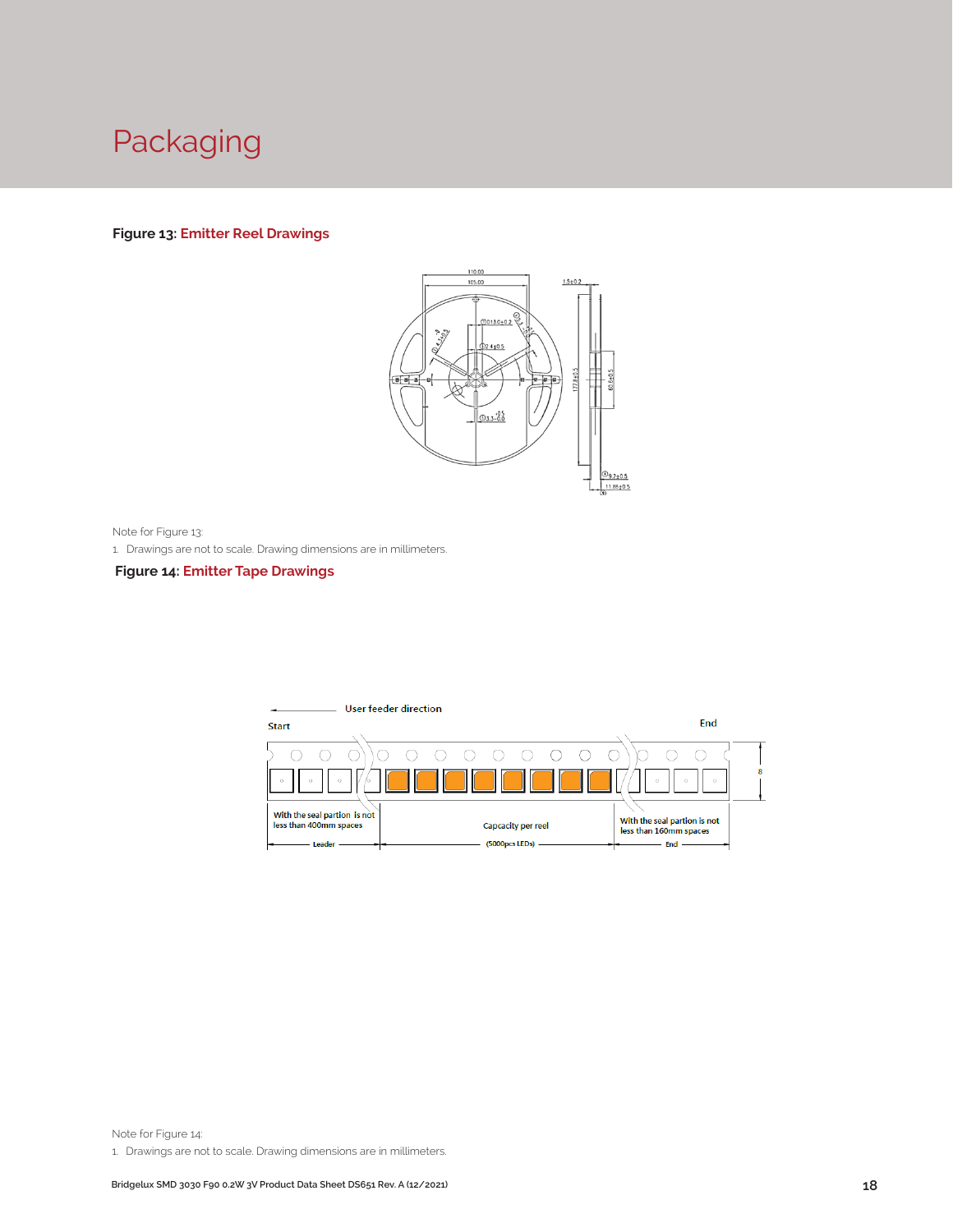

**Figure 15: Emitter Reel Packaging Drawings**



Note for Figure 15:

1. Drawings are not to scale.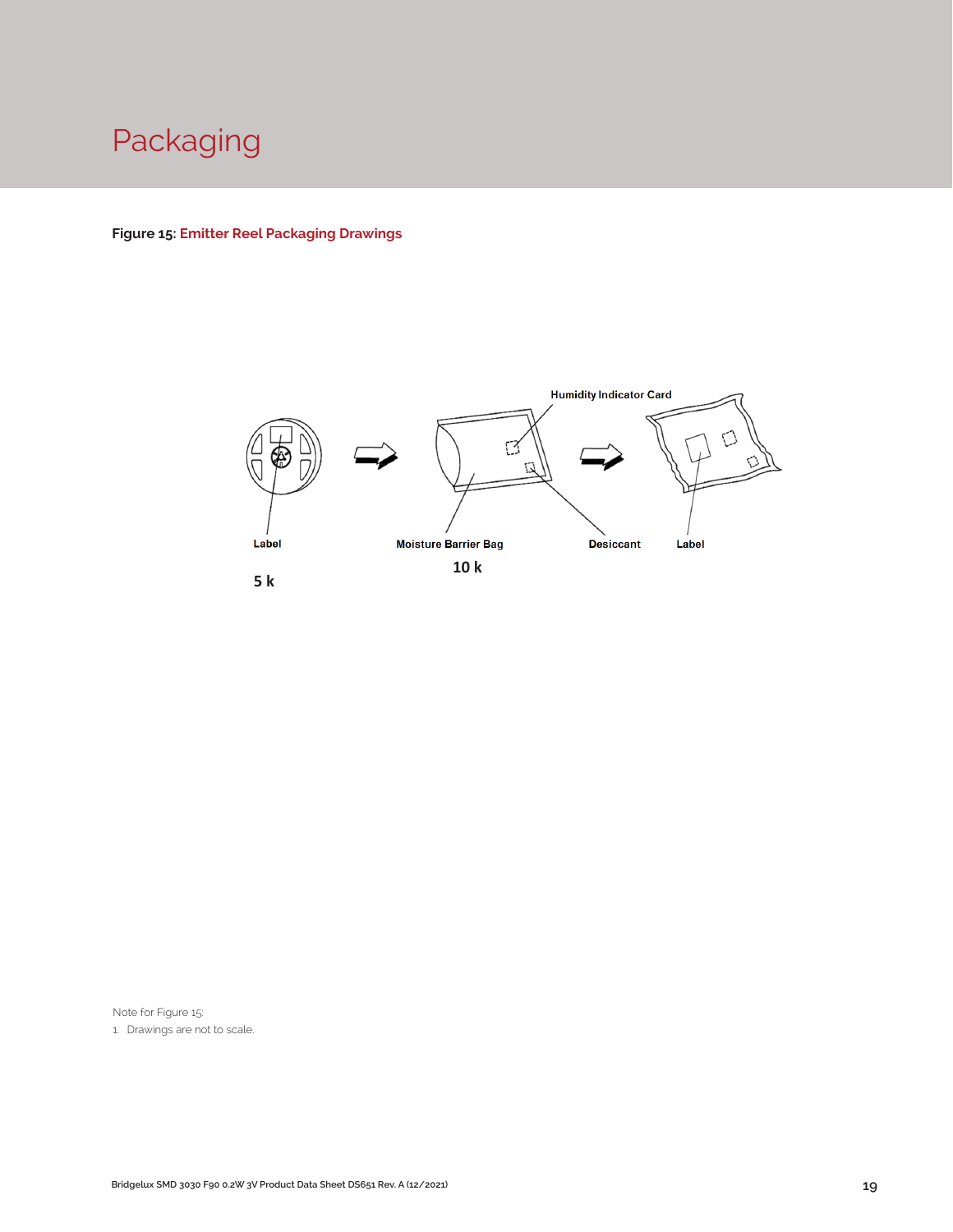## Design Resources

Please contact your Bridgelux sales representative for assistance.

### **Precautions**

#### **CAUTION: CHEMICAL EXPOSURE HAZARD**

Exposure to some chemicals commonly used in luminaire manufacturing and assembly can cause damage to the LED emitter. Please consult Bridgelux Application Note AN51 for additional information.

#### **CAUTION: EYE SAFETY**

Eye safety classification for the use of Bridgelux SMD LED emitter is in accordance with IEC specification EN62471: Photobiological Safety of Lamps and Lamp Systems. SMD LED emitters are classified as Risk Group 1 when operated at or below the maximum Test current. Please use appropriate precautions. It is important that employees working with LEDs are trained to use them safely.

#### **CAUTION: RISK OF BURN**

Do not touch the SMD LED emitter during operation. Allow the emitter to cool for a sufficient period of time before handling. The SMD LED emitter may reach elevated temperatures such that could burn skin when touched.

### **CAUTION**

#### **CONTACT WITH LIGHT EMITTING SURFACE (LES)**

Avoid any contact with the LES. Do not touch the LES of the emitter or apply stress to the LES (yellow phosphor resin area). Contact may cause damage to the emitter

Optics and reflectors must not be mounted in contact with the LES (yellow phosphor resin area).

### Disclaimers

#### **MINOR PRODUCT CHANGE POLICY**

The rigorous qualification testing on products offered by Bridgelux provides performance assurance. Slight cosmetic changes that do not affect form, fit, or function may occur as Bridgelux continues product optimization.

#### **STANDARD TEST CONDITIONS**

Unless otherwise stated, LED emitter testing is performed at the nominal Test current.